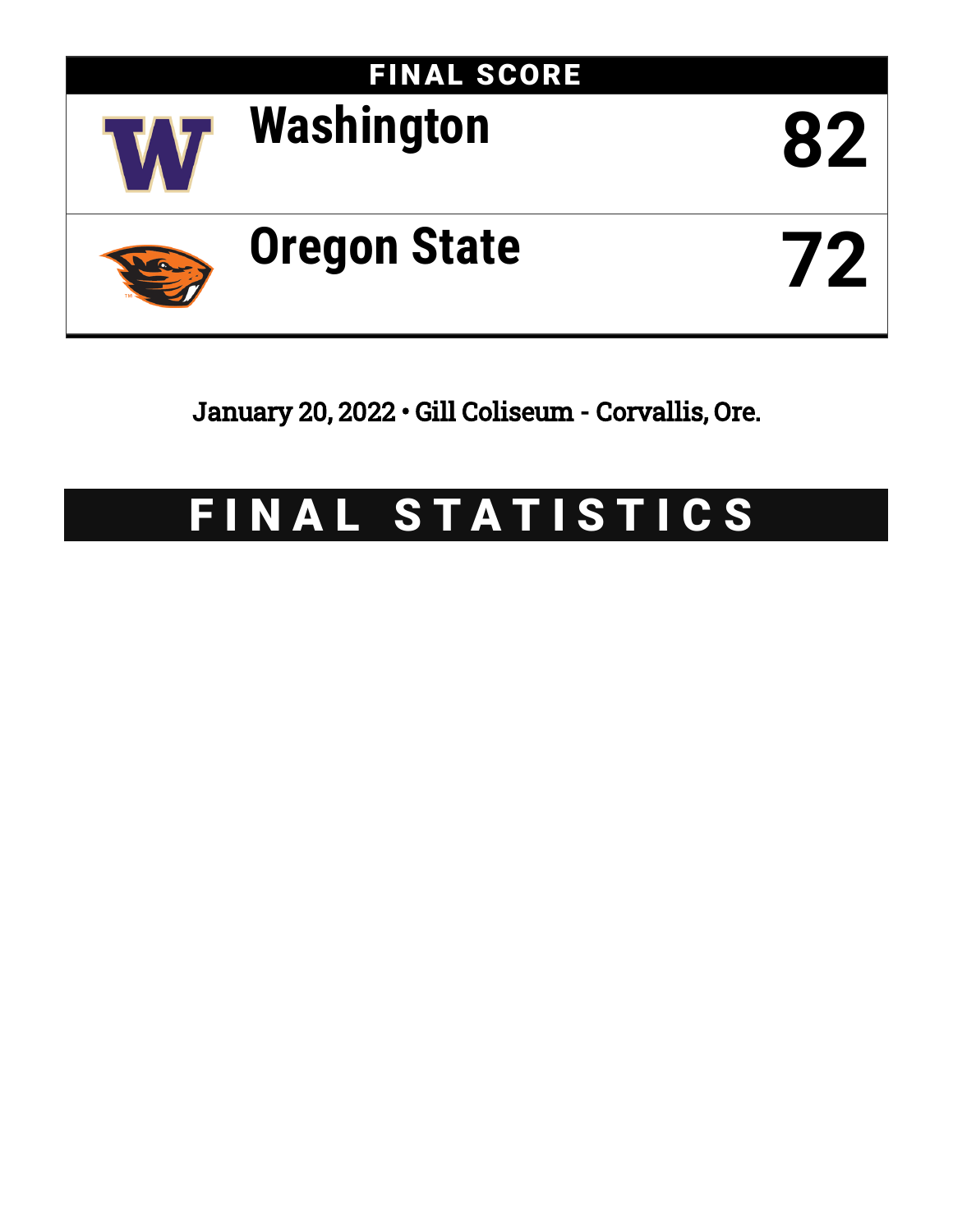## **Official Box Score Washington vs Oregon State Game Totals -- Final Statistics January 20, 2022 at Gill Coliseum - Corvallis, Ore.**



# **Washington 82**

| No. | Player                    | S  | Pts           | FG        | 3FG      | FT        | OR | <b>DR</b> | TR             | PF             | A            | TO           | <b>B</b> lk  | Stl          | Min | $+/-$        |
|-----|---------------------------|----|---------------|-----------|----------|-----------|----|-----------|----------------|----------------|--------------|--------------|--------------|--------------|-----|--------------|
| 00  | MATTHEWS JR., EMMITT      | F. | 16            | 4-6       | $1 - 2$  | $7-7$     |    | 3         | 4              | 2              |              | 0            | 0            | 0            | 33  | 9            |
| 01  | ROBERTS, NATE             | F. | 4             | $2 - 3$   | $0 - 0$  | $0 - 0$   | 0  | 1         |                | 5              | $\mathbf{0}$ | 0            | $\mathbf{0}$ | $\mathbf{0}$ | 16  | 0            |
| 05  | BEY, JAMAL                | G  | 10            | $4 - 10$  | $2 - 7$  | $0 - 0$   | 1  | 2         | 3              | 1              | 2            | -1           | $\mathbf 0$  | 1            | 32  | 4            |
| 11  | DAVIS, DAEJON             | G  | 7             | $3 - 8$   | $1 - 4$  | $0 - 2$   | 2  | 3         | 5              | 5.             | 7            | $\mathbf{0}$ | 1            | 2            | -31 | 6            |
| 23  | <b>BROWN JR., TERRELL</b> | G  | 27            | $11 - 18$ | $0 - 1$  | $5 - 7$   | 2  | 4         | 6              |                | 5            | 3            | $\Omega$     |              | 34  | 9            |
| 04  | FULLER, PJ                | G  | 11            | $3 - 4$   | $2 - 3$  | $3 - 4$   | 0  | 3         | 3              | $\overline{2}$ | $\Omega$     | 3            | $\Omega$     | $\Omega$     | 24  | 8            |
| 12  | <b>GRANT, JACKSON</b>     | F  | 0             | $0 - 0$   | $0 - 0$  | $0 - 0$   | 0  | 0         | $\Omega$       | $\Omega$       | 0            | 0            | $\Omega$     | 0            | 2   | $\mathbf{0}$ |
| 13  | <b>WILSON, LANGSTON</b>   | F. | 4             | $2 - 2$   | $0 - 0$  | $0 - 0$   | 0  | 2         | $\overline{2}$ | $\Omega$       | $\mathbf{0}$ | $\mathbf{0}$ | $\mathbf{0}$ | $\mathbf{0}$ | 8   | 10           |
| 22  | BAJEMA, COLE              | G  |               | $0 - 3$   | $0 - 3$  | $1 - 2$   | 0  | 1         |                | 0              |              | 0            | 0            | 0            | 14  | 8            |
| 52  | SORN, RILEY               | C. | $\mathcal{P}$ | $1 - 1$   | $0 - 0$  | $0 - 0$   | 0  | 1         |                | 1              | 0            |              | $\Omega$     | $\mathbf{0}$ | 5   | $-4$         |
|     | <b>TEAM</b>               |    |               |           |          |           | 2  | 2         | 4              | $\Omega$       |              | 1            |              |              |     |              |
|     | <b>TOTALS</b>             |    |               | 82 30-55  | $6 - 20$ | $16 - 22$ | 8  | 22        | 30             | 17             | 16           | 9            |              | 4            | 200 |              |
|     |                           |    |               |           |          |           |    |           |                |                |              |              |              |              |     |              |

| Game                                | 30-55     | 54.5% | $6 - 20$ | 30.0% | $16 - 22$ | 72.7% |                                                            |
|-------------------------------------|-----------|-------|----------|-------|-----------|-------|------------------------------------------------------------|
| 2nd Half                            | 18-31     | 58%   | $3 - 11$ | 27%   | 7-10      | 70%   | Largest lead: By 12 at 2nd-00:08<br>Technical Fouls: None. |
| 1st Half                            | $12 - 24$ | 50%   | $3-9$    | 33%   | $9 - 12$  | 75%   | Biggest Run: 7-0                                           |
| <b>Shooting By Period</b><br>Period | FG        | FG%   | 3FG      | 3FG%  | FТ        | FT%   | Deadball Rebounds: 4,0<br>Last FG: 2nd-00:08               |

# **Oregon State 72**

| No.             | Plaver                 | S  | Pts | FG       | 3FG      | FТ        | OR | DR       | TR       | PF | A  | TO       | <b>Blk</b> | Stl      | Min        | $+/-$        |
|-----------------|------------------------|----|-----|----------|----------|-----------|----|----------|----------|----|----|----------|------------|----------|------------|--------------|
| 02              | LUCAS, JAROD           | G  | 9   | 4-10     | 1-5      | $0 - 0$   | 0  | 5        | 5        |    | 2  | 0        | 0          | 0        | 32         | $-10$        |
| 03              | AKANNO, DEXTER         | G  | 6   | $2 - 8$  | $1-5$    | $1 - 1$   | 0  |          |          |    | 0  |          | 0          | 0        | 14         | $\mathbf{0}$ |
| 10              | ALATISHE, WARITH       | F  | 9   | $4 - 10$ | $0 - 0$  | $1 - 2$   | 3  |          | 10       | 3  |    | 4        | 0          |          | 29         | $-7$         |
| 12 <sup>°</sup> | SILVA, ROMAN           | С  | 13  | $5-6$    | $0 - 0$  | $3 - 3$   | 4  | 4        | 8        | 3  | 0  |          | 0          |          | 22         | $-2$         |
| 13              | DAVIS, DASHAWN         | G  | 17  | $6 - 10$ | $0 - 2$  | $5 - 7$   | 0  | $\Omega$ | $\Omega$ | 4  | 8  | 3        | 0          | 2        | 37         | -6           |
| 01              | CALLOO, MAURICE        | F. | 3   | $1 - 5$  | $1 - 3$  | $0 - 0$   | 0  |          |          |    | 2  | 2        | 0          |          | 12         | $-10$        |
| 05              | MALONE-KEY, XZAVIER    | G  | 5.  | $2 - 4$  | $0 - 2$  | $1 - 2$   | 0  | 0        | 0        | 3  |    | 0        | 0          | 0        | 17         | -3           |
| 24              | <b>JOHNSON, ISAIAH</b> | F  | 0   | $0 - 0$  | $0 - 0$  | $0 - 0$   | 0  | 0        | $\Omega$ |    | 0  | $\Omega$ | $\Omega$   | $\Omega$ | 2          | $\Omega$     |
| 35              | TAYLOR JR., GLENN      | F. | 10  | $3-6$    | $0 - 2$  | $4 - 5$   | 2  | 0        | 2        | 2  |    | 0        |            | 0        | 26         | $-7$         |
| 44              | RAND, AHMAD            | F. | 0   | $0 - 0$  | $0 - 0$  | $0 - 0$   | 0  |          |          |    | 0  | $\Omega$ | 0          | 0        | 9          | -5           |
|                 | TEAM                   |    |     |          |          |           | 3  | 0        | 3        | 0  |    | 4        |            |          |            |              |
|                 | <b>TOTALS</b>          |    |     | 72 27-59 | $3 - 19$ | $15 - 20$ | 12 | 19       | 31       | 19 | 15 | 12       |            | 5        | <b>200</b> |              |

| Game                                | $27 - 59$ | 45.8% | $3-19$   | 15.8%  | 15-20     | <b>75.0%</b> |
|-------------------------------------|-----------|-------|----------|--------|-----------|--------------|
| 2nd Half                            | 11-28     | 39%   | ი-9      | $00\%$ | $12 - 17$ | <b>71%</b>   |
| 1st Half                            | 16-31     | 52%   | $3 - 10$ | 30%    | 3-3       | 100%         |
| <b>Shooting By Period</b><br>Period | FG        | FG%   | 3FG      | 3FG%   | FТ        | FT%          |

*Deadball Rebounds:* 3,0 *Last FG:* 2nd-00:01 *Biggest Run:* 6-0 *Largest lead:* By 5 at 1st-00:51 *Technical Fouls:* None.

| Game Notes:                                                               | <b>Score</b>                             | 1st | 2nd              | тот | <b>Points</b> | <b>WAS</b>     | OSU            |
|---------------------------------------------------------------------------|------------------------------------------|-----|------------------|-----|---------------|----------------|----------------|
| Officials: Michael Irving, D.G. Nelson, Gregory Nixon<br>Attendance: 3833 | <b>WAS</b>                               | 36  | 46               |     | In the Paint  | 44             | 42             |
|                                                                           | OSU                                      | 38  | 34               | 72  | Off Turns     |                | 12             |
| Start Time: 11:41 PM ET                                                   |                                          |     |                  |     | 2nd Chance    |                | 12             |
| End Time: 01:46 AM ET<br>Game Duration: 2:04                              | WAS led for 21:07, OSU led for 15:09.    |     |                  |     | Fast Break    | 16             |                |
| Conference Game:                                                          | Game was tied for 3:43.<br>Times tied: 6 |     | Lead Changes: 19 |     | Bench         | 18             | 18             |
|                                                                           |                                          |     |                  |     | Per Poss      | 1.262<br>38/65 | 1.059<br>35/68 |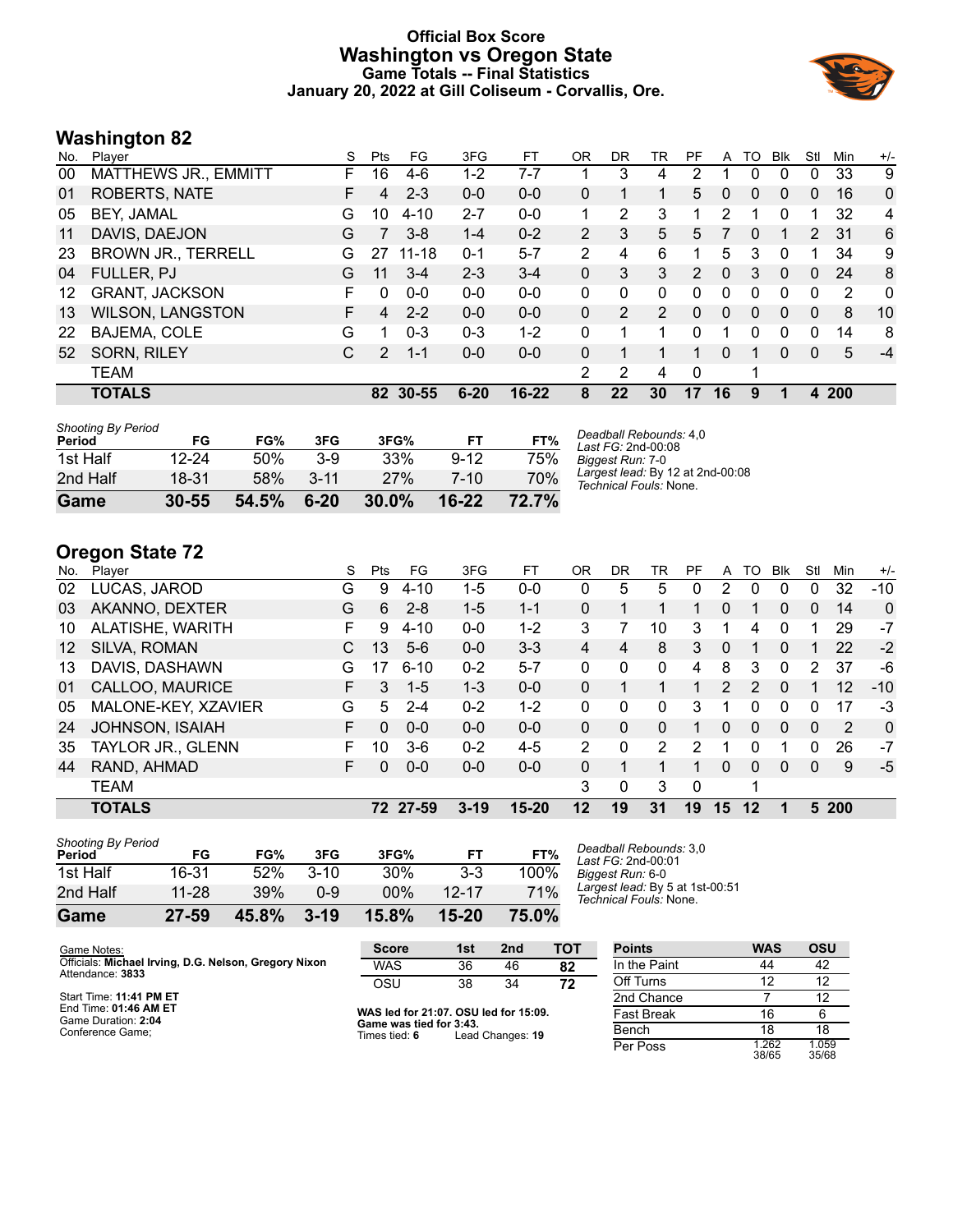#### **Official Box Score Washington vs Oregon State First Half Statistics Only January 20, 2022 at Gill Coliseum - Corvallis, Ore.**



# **Washington 36**

| No. | Player                      | S  | <b>Pts</b>    | <b>FG</b> | 3FG     | <b>FT</b> | <b>OR</b>    | <b>DR</b> | <b>TR</b>      | PF       | A | TO       | <b>Blk</b>   | Stl          | Min | $+/-$ |
|-----|-----------------------------|----|---------------|-----------|---------|-----------|--------------|-----------|----------------|----------|---|----------|--------------|--------------|-----|-------|
| 00  | <b>MATTHEWS JR., EMMITT</b> | F  | 10            | 2-4       | $1 - 2$ | $5 - 5$   | 0            | 0         | 0              |          |   | 0        | 0            | 0            | 17  | -1    |
| 01  | <b>ROBERTS, NATE</b>        | F  | 4             | $2 - 3$   | $0 - 0$ | $0 - 0$   | 0            | 1         |                |          | 0 | $\Omega$ | 0            | 0            | 10  | -5    |
| 05  | <b>BEY, JAMAL</b>           | G  | 5             | $2 - 4$   | $1 - 3$ | $0-0$     | 0            | 0         | 0              | 0        |   | 0        | 0            | 1            | 16  | $-3$  |
| 11  | DAVIS, DAEJON               | G  | 3             | $1 - 3$   | $1 - 2$ | $0 - 0$   | $\mathbf{0}$ | 3         | 3              | 3        |   | $\Omega$ | $\Omega$     | $\mathbf{0}$ | 15  | $-5$  |
| 23  | <b>BROWN JR., TERRELL</b>   | G  | 9             | $3-6$     | $0 - 0$ | $3-5$     |              | 2         | 3              | 0        | 4 | 3        | 0            | 0            | 17  | -1    |
| 04  | FULLER, PJ                  | G  |               | $0 - 1$   | $0 - 1$ | $1 - 2$   | 0            | 2         | $\overline{2}$ |          | 0 | 2        | $\Omega$     | $\mathbf{0}$ | 11  | 2     |
| 12  | <b>GRANT, JACKSON</b>       | F. | 0             | $0 - 0$   | $0 - 0$ | $0 - 0$   | 0            | 0         | 0              | 0        | 0 | 0        | 0            | 0            | 2   | 0     |
| 13  | <b>WILSON, LANGSTON</b>     | F. | $\mathcal{P}$ | $1 - 1$   | $0 - 0$ | $0 - 0$   | 0            | 1         | 1              | $\Omega$ | 0 | 0        | $\mathbf{0}$ | $\mathbf{0}$ | 3   | 3     |
| 22  | BAJEMA, COLE                | G  | 0             | $0 - 1$   | $0 - 1$ | $0 - 0$   | $\Omega$     | $\Omega$  | $\Omega$       | 0        |   | 0        | 0            | 0            | 5   | 2     |
| 52  | SORN, RILEY                 | С  | $\mathcal{P}$ | $1 - 1$   | $0 - 0$ | $0 - 0$   | 0            | 1         |                | 1        | 0 |          | $\mathbf{0}$ | $\mathbf{0}$ | 4   | $-2$  |
|     | <b>TEAM</b>                 |    |               |           |         |           | 0            | 1         |                | 0        |   | 0        |              |              |     |       |
|     | <b>TOTALS</b>               |    | 36            | $12 - 24$ | $3-9$   | $9 - 12$  |              | 11        | 12             | 6        | 8 | 6        | 0            | 1            | 100 |       |
|     |                             |    |               |           |         |           |              |           |                |          |   |          |              |              |     |       |

| <b>Shooting By Period</b><br>Period | FG        | FG%   | 3FG    | 3FG%  |          | FT%   | Deadball Rebounds: 4,0<br>Last FG Half: WAS 2nd-00:08 |
|-------------------------------------|-----------|-------|--------|-------|----------|-------|-------------------------------------------------------|
| 1st Half                            | $12 - 24$ | .50%  | $3-9$  | 33%   | $9 - 12$ | 75%   |                                                       |
| Game                                | $30 - 55$ | 54.5% | $6-20$ | 30.0% | $16-22$  | 72.7% |                                                       |

## **Oregon State 38**

| No. | Player              | S  | <b>Pts</b> | FG.     | 3FG      | <b>FT</b> | <b>OR</b>      | <b>DR</b>    | TR           | PF             | A  | TO       | <b>B</b> lk | Stl      | <b>Min</b> | $+/-$          |
|-----|---------------------|----|------------|---------|----------|-----------|----------------|--------------|--------------|----------------|----|----------|-------------|----------|------------|----------------|
| 02  | LUCAS, JAROD        | G  | 5          | $2 - 4$ | $1 - 2$  | $0 - 0$   | 0              | 3            | 3            | 0              | 2  | 0        | 0           | 0        | 17         | 0              |
| 03  | AKANNO, DEXTER      | G  | 6          | $2 - 6$ | $1 - 4$  | $1 - 1$   | 0              |              |              |                | 0  |          | 0           | 0        | 9          | 3              |
| 10  | ALATISHE, WARITH    | F. | 8          | $4-6$   | $0 - 0$  | $0-0$     | 0              | 2            | 2            | 2              | 0  | 2        | 0           |          | 14         | -1             |
| 12  | SILVA, ROMAN        | С  |            | $3 - 4$ | $0 - 0$  | $1 - 1$   | $\overline{2}$ | 4            | 6            |                | 0  | $\Omega$ | 0           | 0        | 15         | 5              |
| 13  | DAVIS, DASHAWN      | G  | 2          | $1-2$   | $0 - 0$  | $0 - 0$   | $\Omega$       | $\mathbf{0}$ | $\mathbf{0}$ | $\overline{2}$ | 6  | 2        | 0           |          | 17         | 6              |
| 01  | CALLOO, MAURICE     | F. | 3          | $1 - 3$ | $1 - 2$  | $0 - 0$   | $\Omega$       |              |              |                | 2  |          | 0           |          | 7          | $-4$           |
| 05  | MALONE-KEY, XZAVIER | G  | 2          | $1 - 2$ | $0 - 1$  | $0 - 0$   | 0              | 0            | 0            | 2              |    | 0        | 0           | $\Omega$ | 5          | $\overline{2}$ |
| 24  | JOHNSON, ISAIAH     | F  | 0          | $0 - 0$ | $0 - 0$  | $0 - 0$   | 0              | $\Omega$     | $\mathbf{0}$ |                | 0  | 0        | $\Omega$    | $\Omega$ | 2          | $\mathbf{0}$   |
| 35  | TAYLOR JR., GLENN   | F. | 5.         | $2 - 4$ | $0 - 1$  | $1 - 1$   |                | $\Omega$     | 1            |                | 0  | 0        | 0           | $\Omega$ | 11         | 2              |
| 44  | RAND, AHMAD         | F. | 0          | $0 - 0$ | $0 - 0$  | $0 - 0$   | 0              |              |              | $\Omega$       | 0  | 0        | 0           | $\Omega$ | 3          | $-3$           |
|     | <b>TEAM</b>         |    |            |         |          |           | 0              | 0            | 0            | $\Omega$       |    | 1        |             |          |            |                |
|     | <b>TOTALS</b>       |    | 38.        | 16-31   | $3 - 10$ | $3 - 3$   | 3              | 12           | 15           | 11             | 11 |          | 0           | 3        | 100        |                |

| <b>Shooting By Period</b><br>Period | FG    | FG%   | 3FG      | 3FG%       | FТ        | FT%   |
|-------------------------------------|-------|-------|----------|------------|-----------|-------|
| 1st Half                            | 16-31 | 52%   | $3 - 10$ | <b>30%</b> | $3-3$     | 100%  |
| Game                                | 27-59 | 45.8% | $3 - 19$ | 15.8%      | $15 - 20$ | 75.0% |

*Deadball Rebounds:* 3,0 *Last FG Half:* OSU 2nd-00:01

| Game Notes:                                                               | <b>Score</b> | 1st | 2 <sub>nd</sub> | TOT | <b>Points (This Period)</b> | <b>WAS</b>     | <b>OSU</b>     |
|---------------------------------------------------------------------------|--------------|-----|-----------------|-----|-----------------------------|----------------|----------------|
| Officials: Michael Irving, D.G. Nelson, Gregory Nixon<br>Attendance: 3833 | <b>WAS</b>   | 36  | 46              | 82  | In the Paint                |                | 24             |
|                                                                           | OSU          | 38  | 34              | 72  | Off Turns                   |                |                |
| Start Time: 11:41 PM ET                                                   |              |     |                 |     | 2nd Chance                  |                |                |
| End Time: 01:46 AM ET<br>Game Duration: 2:04                              |              |     |                 |     | <b>Fast Break</b>           |                |                |
| Conference Game:                                                          |              |     |                 |     | Bench                       |                |                |
|                                                                           |              |     |                 |     | Per Poss                    | 1.059<br>17/34 | 1.056<br>18/36 |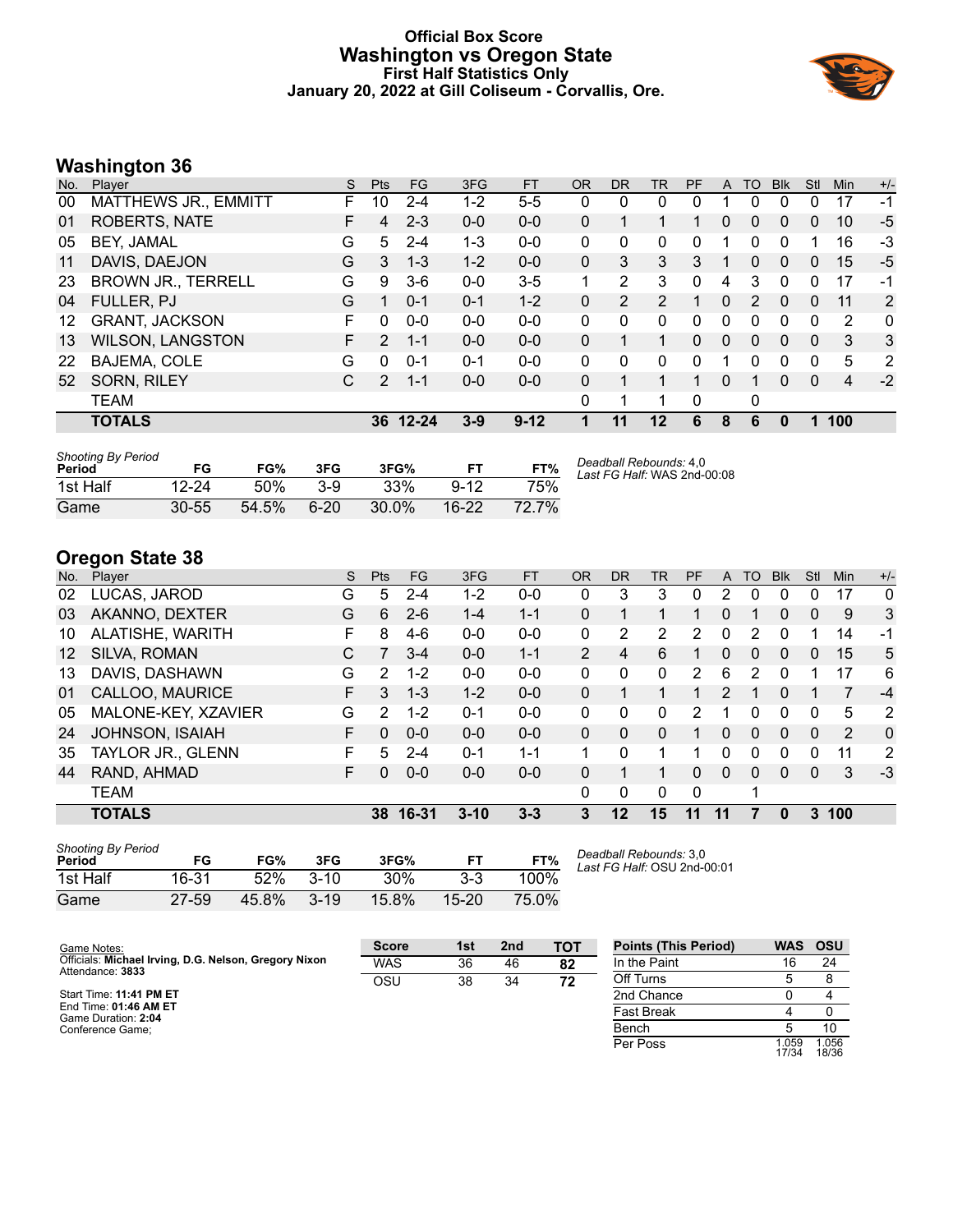## **Official Play-By-Play Washington vs Oregon State First Half January 20, 2022 at Gill Coliseum - Corvallis, Ore.**



#### **Period 1**

#### **Starters:**

| Time           | <b>VISITORS: Washington</b>                                       | <b>Score</b> | <b>Margin</b>  | <b>HOME: Oregon State</b>              |
|----------------|-------------------------------------------------------------------|--------------|----------------|----------------------------------------|
| 19:40          |                                                                   |              |                | MISSED JUMPER by ALATISHE, WARITH      |
| 19:36          |                                                                   |              |                | REBOUND (OFF) by SILVA, ROMAN          |
| 19:35          |                                                                   | $2 - 0$      | H <sub>2</sub> | GOOD! JUMPER by SILVA, ROMAN [PNT]     |
| 19:19          | GOOD! 3PTR by MATTHEWS JR., EMMITT                                | $2 - 3$      | V <sub>1</sub> |                                        |
| 19:19          | ASSIST by BROWN JR., TERRELL                                      |              |                |                                        |
| 18:44          |                                                                   |              |                | MISSED 3PTR by AKANNO, DEXTER          |
| 18:41          |                                                                   |              |                | REBOUND (OFF) by SILVA, ROMAN          |
| 18:39          |                                                                   |              |                | MISSED 3PTR by AKANNO, DEXTER          |
| 18:33          | REBOUND (DEF) by BROWN JR., TERRELL                               |              |                |                                        |
| 18:30          | MISSED 3PTR by BEY, JAMAL                                         |              |                |                                        |
| 18:26          |                                                                   |              |                | REBOUND (DEF) by LUCAS, JAROD          |
| 18:12          |                                                                   | $4 - 3$      | H <sub>1</sub> | GOOD! LAYUP by SILVA, ROMAN [PNT]      |
| 18:12          |                                                                   |              |                | ASSIST by DAVIS, DASHAWN               |
| 18:12          | FOUL (PERSONAL) by ROBERTS, NATE                                  |              |                |                                        |
| 18:12          |                                                                   | $5 - 3$      | H <sub>2</sub> | GOOD! FT by SILVA, ROMAN               |
| 17:47          | GOOD! JUMPER by ROBERTS, NATE [PNT]                               | $5 - 5$      | T              |                                        |
| 17:47<br>17:20 | ASSIST by MATTHEWS JR., EMMITT                                    |              |                | MISSED 3PTR by AKANNO, DEXTER          |
| 17:15          | REBOUND (DEF) by BROWN JR., TERRELL                               |              |                |                                        |
| 17:02          | MISSED JUMPER by ROBERTS, NATE                                    |              |                |                                        |
| 16:59          |                                                                   |              |                | REBOUND (DEF) by ALATISHE, WARITH      |
| 16:47          |                                                                   | $7 - 5$      | H <sub>2</sub> | GOOD! JUMPER by DAVIS, DASHAWN [PNT]   |
| 16:26          | MISSED JUMPER by MATTHEWS JR., EMMITT                             |              |                |                                        |
| 16:22          |                                                                   |              |                | REBOUND (DEF) by AKANNO, DEXTER        |
| 15:59          |                                                                   |              |                | TURNOVER (BADPASS) by DAVIS, DASHAWN   |
| 15:59          |                                                                   |              |                |                                        |
| 15:41          | MISSED JUMPER by DAVIS, DAEJON                                    |              |                |                                        |
| 15:39          |                                                                   |              |                | REBOUND (DEF) by LUCAS, JAROD          |
| 15:10          |                                                                   |              |                | MISSED JUMPER by LUCAS, JAROD          |
| 15:03          |                                                                   |              |                | REBOUND (OFF) by TEAM                  |
| 15:02          | SUB OUT: BEY, JAMAL                                               |              |                |                                        |
| 15:02          | SUB IN: FULLER, PJ                                                |              |                |                                        |
| 15:02          |                                                                   |              |                | TURNOVER (SHOTCLOCK) by TEAM           |
| 14:50          | MISSED JUMPER by BROWN JR., TERRELL                               |              |                |                                        |
| 14:49          | FOUL (PERSONAL) by DAVIS, DAEJON                                  |              |                |                                        |
| 14:49          |                                                                   |              |                | SUB OUT: AKANNO, DEXTER                |
| 14:49          |                                                                   |              |                | SUB IN: TAYLOR JR., GLENN              |
| 14:49          | SUB OUT: ROBERTS, NATE                                            |              |                |                                        |
| 14:49          | SUB IN: SORN, RILEY                                               |              |                |                                        |
| 14:45          |                                                                   |              |                | REBOUND (DEF) by ALATISHE, WARITH      |
| 14:33          |                                                                   |              |                | MISSED 3PTR by TAYLOR JR., GLENN       |
| 14:28<br>14:28 | REBOUND (DEF) by SORN, RILEY<br>TURNOVER (BADPASS) by SORN, RILEY |              |                |                                        |
| 14:28          |                                                                   |              |                | STEAL by ALATISHE, WARITH              |
| 14:15          |                                                                   |              |                | MISSED JUMPER by DAVIS, DASHAWN        |
| 14:11          | REBOUND (DEF) by FULLER, PJ                                       |              |                |                                        |
| 13:51          | GOOD! DUNK by SORN, RILEY                                         | $7 - 7$      | T              |                                        |
| 13:51          | ASSIST by BROWN JR., TERRELL                                      |              |                |                                        |
| 13:28          |                                                                   | $9 - 7$      | H <sub>2</sub> | GOOD! LAYUP by ALATISHE, WARITH        |
| 13:28          |                                                                   |              |                | ASSIST by DAVIS, DASHAWN               |
| 13:00          | MISSED LAYUP by BROWN JR., TERRELL                                |              |                |                                        |
| 12:57          |                                                                   |              |                | REBOUND (DEF) by SILVA, ROMAN          |
| 12:51          |                                                                   |              |                | MISSED JUMPER by TAYLOR JR., GLENN     |
| 12:48          | REBOUND (DEF) by DAVIS, DAEJON                                    |              |                |                                        |
| 12:44          | GOOD! DUNK by MATTHEWS JR., EMMITT [FB]                           | $9-9$        | T              |                                        |
| 12:44          | ASSIST by BROWN JR., TERRELL                                      |              |                |                                        |
| 12:13          |                                                                   | $11-9$       | H <sub>2</sub> | GOOD! JUMPER by ALATISHE, WARITH [PNT] |
| 12:13          |                                                                   |              |                | ASSIST by LUCAS, JAROD                 |
| 11:58          |                                                                   |              |                | FOUL (PERSONAL) by DAVIS, DASHAWN      |
| 11:58          |                                                                   |              |                |                                        |
| 11:58          |                                                                   |              |                | SUB OUT: SILVA, ROMAN                  |
| 11:58          |                                                                   |              |                | SUB IN: RAND, AHMAD                    |
| 11:58          | SUB OUT: DAVIS, DAEJON                                            |              |                |                                        |
| 11:58          | SUB OUT: SORN, RILEY                                              |              |                |                                        |
| 11:58          | SUB IN: WILSON, LANGSTON                                          |              |                |                                        |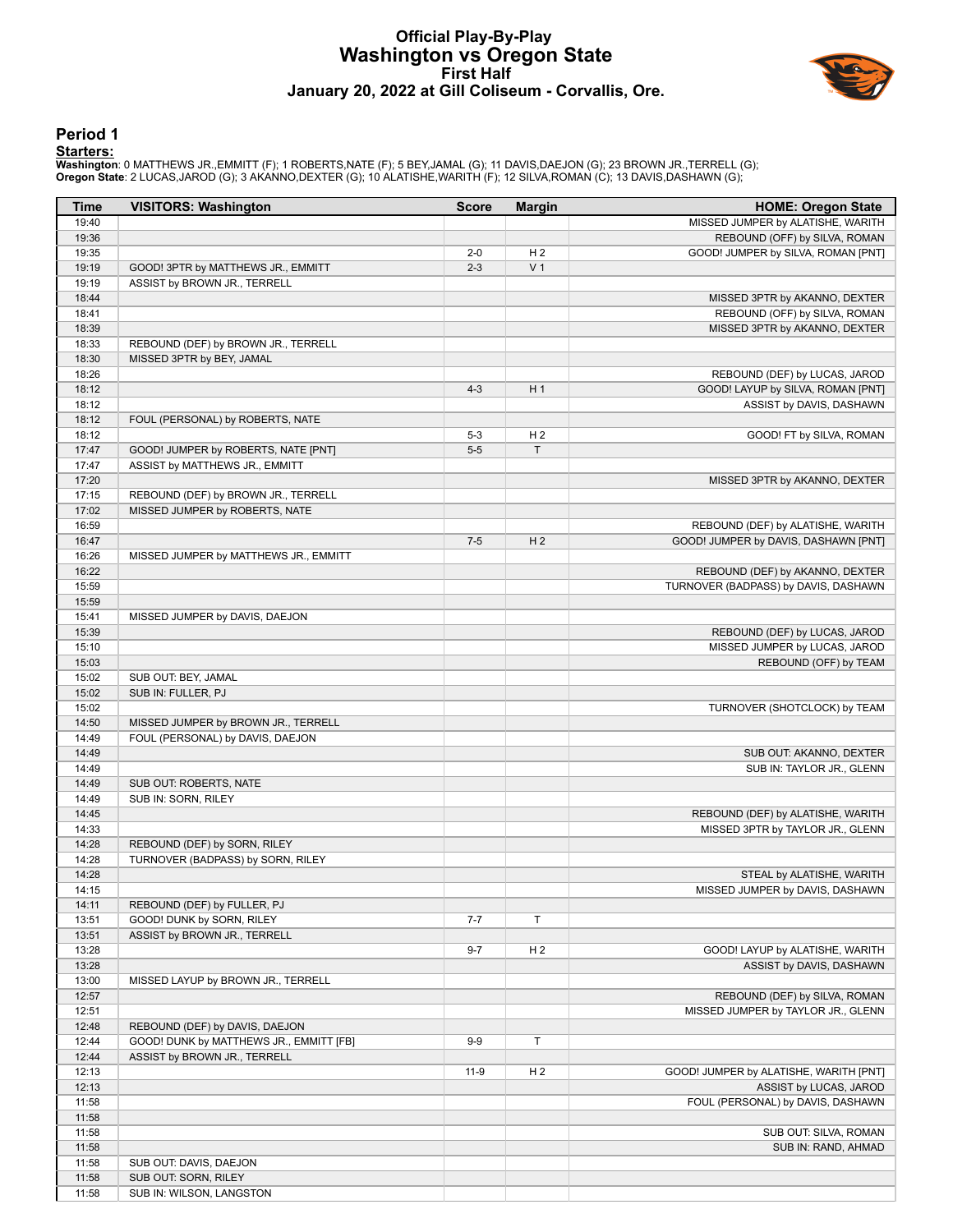| <b>Time</b>    | <b>VISITORS: Washington</b>                                                  | <b>Score</b>           | <b>Margin</b>           | <b>HOME: Oregon State</b>                            |
|----------------|------------------------------------------------------------------------------|------------------------|-------------------------|------------------------------------------------------|
| 11:58          | SUB IN: BAJEMA, COLE                                                         |                        |                         |                                                      |
| 11:57          |                                                                              |                        |                         | FOUL (PERSONAL) by ALATISHE, WARITH                  |
| 11:57          | MISSED FT by FULLER, PJ                                                      |                        |                         |                                                      |
| 11:57          | REBOUND (OFF) by TEAM                                                        |                        |                         |                                                      |
| 11:57<br>11:25 | GOOD! FT by FULLER, PJ                                                       | $11 - 10$              | H <sub>1</sub><br>$H_3$ |                                                      |
| 11:08          | GOOD! JUMPER by BROWN JR., TERRELL                                           | $13 - 10$<br>$13 - 12$ | H <sub>1</sub>          | GOOD! JUMPER by LUCAS, JAROD                         |
| 10:43          | FOUL (PERSONAL) by FULLER, PJ                                                |                        |                         |                                                      |
| 10:43          | SUB OUT: MATTHEWS JR., EMMITT                                                |                        |                         |                                                      |
| 10:43          | SUB OUT: BROWN JR., TERRELL                                                  |                        |                         |                                                      |
| 10:43          | SUB IN: BEY, JAMAL                                                           |                        |                         |                                                      |
| 10:43          | SUB IN: DAVIS, DAEJON                                                        |                        |                         |                                                      |
| 10:35          |                                                                              |                        |                         | MISSED 3PTR by LUCAS, JAROD                          |
| 10:28          | REBOUND (DEF) by WILSON, LANGSTON                                            |                        |                         |                                                      |
| 10:26          | MISSED 3PTR by DAVIS, DAEJON                                                 |                        |                         |                                                      |
| 10:22          |                                                                              |                        |                         | REBOUND (DEF) by LUCAS, JAROD                        |
| 10:11          |                                                                              |                        |                         | TURNOVER (BADPASS) by ALATISHE, WARITH               |
| 10:11<br>10:11 |                                                                              |                        |                         | SUB OUT: ALATISHE, WARITH<br>SUB IN: CALLOO, MAURICE |
| 09:59          | MISSED 3PTR by BAJEMA, COLE                                                  |                        |                         |                                                      |
| 09:54          |                                                                              |                        |                         | REBOUND (DEF) by RAND, AHMAD                         |
| 09:45          |                                                                              |                        |                         | TURNOVER (LOSTBALL) by CALLOO, MAURICE               |
| 09:25          | GOOD! 3PTR by DAVIS, DAEJON                                                  | $13 - 15$              | V <sub>2</sub>          |                                                      |
| 09:25          | ASSIST by BAJEMA, COLE                                                       |                        |                         |                                                      |
| 09:11          |                                                                              | $16-15$                | H <sub>1</sub>          | GOOD! 3PTR by LUCAS, JAROD                           |
| 09:11          |                                                                              |                        |                         | ASSIST by DAVIS, DASHAWN                             |
| 08:53          | GOOD! DUNK by WILSON, LANGSTON                                               | $16-17$                | V <sub>1</sub>          |                                                      |
| 08:53          | ASSIST by DAVIS, DAEJON                                                      |                        |                         |                                                      |
| 08:40          |                                                                              |                        |                         | TURNOVER (BADPASS) by DAVIS, DASHAWN                 |
| 08:40          | STEAL by BEY, JAMAL                                                          |                        |                         |                                                      |
| 08:37          | TURNOVER (TRAVEL) by FULLER, PJ                                              |                        |                         |                                                      |
| 08:37<br>08:37 |                                                                              |                        |                         | SUB OUT: LUCAS, JAROD<br>SUB OUT: RAND, AHMAD        |
| 08:37          |                                                                              |                        |                         | SUB IN: MALONE-KEY, XZAVIER                          |
| 08:37          |                                                                              |                        |                         | SUB IN: JOHNSON, ISAIAH                              |
| 08:37          | SUB OUT: WILSON, LANGSTON                                                    |                        |                         |                                                      |
| 08:37          | SUB IN: GRANT, JACKSON                                                       |                        |                         |                                                      |
| 08:18          |                                                                              | 19-17                  | H <sub>2</sub>          | GOOD! 3PTR by CALLOO, MAURICE                        |
| 08:18          |                                                                              |                        |                         | ASSIST by DAVIS, DASHAWN                             |
| 07:52          | TURNOVER (LOSTBALL) by FULLER, PJ                                            |                        |                         |                                                      |
| 07:52          |                                                                              |                        |                         |                                                      |
| 07:52          | SUB OUT: FULLER, PJ                                                          |                        |                         |                                                      |
| 07:52          | SUB IN: BROWN JR., TERRELL                                                   |                        |                         |                                                      |
| 07:41          |                                                                              |                        |                         | MISSED JUMPER by CALLOO, MAURICE                     |
| 07:38<br>07:24 | REBOUND (DEF) by DAVIS, DAEJON                                               |                        |                         | FOUL (PERSONAL) by JOHNSON, ISAIAH                   |
| 07:24          |                                                                              |                        |                         | SUB OUT: TAYLOR JR., GLENN                           |
| 07:24          |                                                                              |                        |                         | SUB IN: ALATISHE, WARITH                             |
| 07:24          | SUB OUT: BAJEMA, COLE                                                        |                        |                         |                                                      |
| 07:24          | SUB IN: MATTHEWS JR., EMMITT                                                 |                        |                         |                                                      |
| 07:09          | GOOD! 3PTR by BEY, JAMAL                                                     | 19-20                  | V <sub>1</sub>          |                                                      |
| 07:09          | ASSIST by BROWN JR., TERRELL                                                 |                        |                         |                                                      |
| 06:40          |                                                                              |                        |                         | MISSED 3PTR by MALONE-KEY, XZAVIER                   |
| 06:37          | REBOUND (DEF) by DAVIS, DAEJON                                               |                        |                         |                                                      |
| 06:35          |                                                                              |                        |                         | FOUL (PERSONAL) by MALONE-KEY, XZAVIER               |
| 06:35          | MISSED FT by BROWN JR., TERRELL                                              |                        |                         |                                                      |
| 06:35<br>06:35 | REBOUND (OFF) by TEAM                                                        |                        |                         | SUB OUT: JOHNSON, ISAIAH                             |
| 06:35          |                                                                              |                        |                         | SUB IN: SILVA, ROMAN                                 |
| 06:35          | SUB OUT: GRANT, JACKSON                                                      |                        |                         |                                                      |
| 06:35          | SUB IN: ROBERTS, NATE                                                        |                        |                         |                                                      |
| 06:35          | MISSED FT by BROWN JR., TERRELL                                              |                        |                         |                                                      |
| 06:35          |                                                                              |                        |                         | REBOUND (DEF) by SILVA, ROMAN                        |
| 06:13          |                                                                              | $21 - 20$              | H <sub>1</sub>          | GOOD! LAYUP by MALONE-KEY, XZAVIER                   |
| 06:13          |                                                                              |                        |                         | ASSIST by CALLOO, MAURICE                            |
| 06:05          | GOOD! DUNK by ROBERTS, NATE [FB]                                             | 21-22                  | V <sub>1</sub>          |                                                      |
| 06:05          | ASSIST by BEY, JAMAL                                                         |                        |                         |                                                      |
| 05:37          |                                                                              | 23-22                  | H <sub>1</sub>          | GOOD! JUMPER by ALATISHE, WARITH [PNT]               |
| 05:37<br>05:29 |                                                                              |                        |                         | ASSIST by CALLOO, MAURICE                            |
| 05:24          | TURNOVER (BADPASS) by BROWN JR., TERRELL<br>FOUL (PERSONAL) by DAVIS, DAEJON |                        |                         |                                                      |
| 05:24          |                                                                              |                        |                         | SUB OUT: DAVIS, DASHAWN                              |
| 05:24          |                                                                              |                        |                         | SUB IN: LUCAS, JAROD                                 |
| 05:08          |                                                                              |                        |                         | MISSED 3PTR by CALLOO, MAURICE                       |
| 05:03          | REBOUND (DEF) by ROBERTS, NATE                                               |                        |                         |                                                      |
| 04:56          | MISSED 3PTR by MATTHEWS JR., EMMITT                                          |                        |                         |                                                      |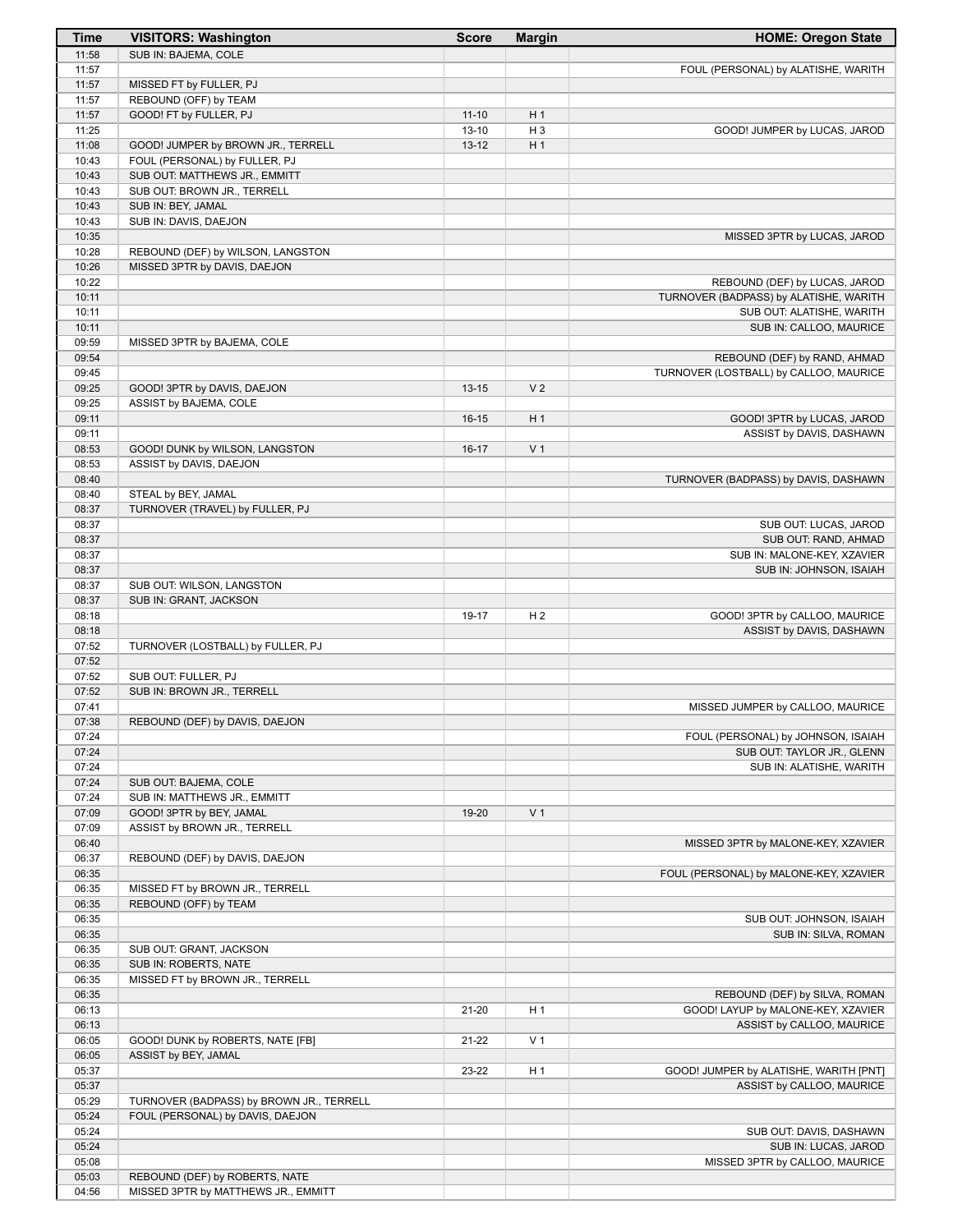| <b>Time</b>    | <b>VISITORS: Washington</b>                                      | <b>Score</b> | <b>Margin</b>  | <b>HOME: Oregon State</b>                                       |
|----------------|------------------------------------------------------------------|--------------|----------------|-----------------------------------------------------------------|
| 04:52          |                                                                  |              |                | REBOUND (DEF) by CALLOO, MAURICE                                |
| 04:44          |                                                                  |              |                | MISSED JUMPER by ALATISHE, WARITH                               |
| 04:43          | REBOUND (DEF) by TEAM                                            |              |                |                                                                 |
| 04:43          |                                                                  |              |                | FOUL (PERSONAL) by SILVA, ROMAN                                 |
| 04:32<br>04:26 | MISSED 3PTR by BEY, JAMAL<br>REBOUND (OFF) by BROWN JR., TERRELL |              |                |                                                                 |
| 04:25          | TURNOVER (BADPASS) by BROWN JR., TERRELL                         |              |                |                                                                 |
| 04:25          |                                                                  |              |                | STEAL by CALLOO, MAURICE                                        |
| 04:16          |                                                                  | $25 - 22$    | $H_3$          | GOOD! LAYUP by ALATISHE, WARITH                                 |
| 04:16          |                                                                  |              |                | ASSIST by MALONE-KEY, XZAVIER                                   |
| 04:04          | GOOD! LAYUP by BROWN JR., TERRELL [PNT]                          | $25 - 24$    | H <sub>1</sub> |                                                                 |
| 04:04          |                                                                  |              |                | FOUL (PERSONAL) by MALONE-KEY, XZAVIER                          |
| 04:04          | SUB OUT: DAVIS, DAEJON                                           |              |                |                                                                 |
| 04:04          | SUB IN: FULLER, PJ                                               |              |                |                                                                 |
| 04:04          |                                                                  |              |                | SUB OUT: MALONE-KEY, XZAVIER                                    |
| 04:04          |                                                                  |              |                | SUB IN: AKANNO, DEXTER                                          |
| 04:04          | GOOD! FT by BROWN JR., TERRELL                                   | $25 - 25$    | T              |                                                                 |
| 03:55<br>03:46 |                                                                  |              |                | TIMEOUT 30SEC<br>FOUL (OFF) by AKANNO, DEXTER                   |
| 03:46          |                                                                  |              |                | TURNOVER (OFFENSIVE) by AKANNO, DEXTER                          |
| 03:22          | MISSED LAYUP by BROWN JR., TERRELL                               |              |                |                                                                 |
| 03:19          |                                                                  |              |                | REBOUND (DEF) by SILVA, ROMAN                                   |
| 03:18          |                                                                  |              |                | FOUL (OFF) by ALATISHE, WARITH                                  |
| 03:18          |                                                                  |              |                | TURNOVER (OFFENSIVE) by ALATISHE, WARITH                        |
| 03:18          |                                                                  |              |                | SUB OUT: ALATISHE, WARITH                                       |
| 03:18          |                                                                  |              |                | SUB IN: TAYLOR JR., GLENN                                       |
| 03:07          |                                                                  |              |                | FOUL (PERSONAL) by CALLOO, MAURICE                              |
| 03:07          | GOOD! FT by MATTHEWS JR., EMMITT                                 | 25-26        | V <sub>1</sub> |                                                                 |
| 03:07          |                                                                  |              |                | SUB OUT: CALLOO, MAURICE                                        |
| 03:07          |                                                                  |              |                | SUB IN: DAVIS, DASHAWN                                          |
| 03:07<br>03:07 | SUB OUT: ROBERTS, NATE<br>SUB IN: SORN, RILEY                    |              |                |                                                                 |
| 03:07          | GOOD! FT by MATTHEWS JR., EMMITT                                 | $25 - 27$    | V <sub>2</sub> |                                                                 |
| 02:43          |                                                                  | 28-27        | H <sub>1</sub> | GOOD! 3PTR by AKANNO, DEXTER                                    |
| 02:43          |                                                                  |              |                | ASSIST by LUCAS, JAROD                                          |
| 02:27          | GOOD! LAYUP by BEY, JAMAL [PNT]                                  | 28-29        | V <sub>1</sub> |                                                                 |
| 02:04          |                                                                  |              |                | MISSED JUMPER by SILVA, ROMAN                                   |
| 02:01          | REBOUND (DEF) by FULLER, PJ                                      |              |                |                                                                 |
| 01:52          | MISSED 3PTR by FULLER, PJ                                        |              |                |                                                                 |
| 01:48          |                                                                  |              |                | REBOUND (DEF) by SILVA, ROMAN                                   |
| 01:39          |                                                                  | 30-29        | H <sub>1</sub> | GOOD! LAYUP by TAYLOR JR., GLENN                                |
| 01:39<br>01:39 | FOUL (PERSONAL) by SORN, RILEY                                   |              |                | ASSIST by DAVIS, DASHAWN                                        |
| 01:39          | SUB OUT: FULLER, PJ                                              |              |                |                                                                 |
| 01:39          | SUB OUT: SORN, RILEY                                             |              |                |                                                                 |
| 01:39          | SUB IN: ROBERTS, NATE                                            |              |                |                                                                 |
| 01:39          | SUB IN: DAVIS, DAEJON                                            |              |                |                                                                 |
| 01:39          |                                                                  | 31-29        | H <sub>2</sub> | GOOD! FT by TAYLOR JR., GLENN                                   |
| 01:32          | TURNOVER (BADPASS) by BROWN JR., TERRELL                         |              |                |                                                                 |
| 01:32          |                                                                  |              |                | STEAL by DAVIS, DASHAWN                                         |
| 01:24          |                                                                  | 33-29        | H4             | GOOD! LAYUP by AKANNO, DEXTER [PNT]                             |
| 01:24          | FOUL (PERSONAL) by DAVIS, DAEJON                                 |              |                |                                                                 |
| 01:24          | SUB OUT: DAVIS, DAEJON                                           |              |                |                                                                 |
| 01:24          | SUB IN: FULLER, PJ                                               |              |                |                                                                 |
| 01:24<br>01:18 |                                                                  | 34-29        | H <sub>5</sub> | GOOD! FT by AKANNO, DEXTER<br>FOUL (PERSONAL) by DAVIS, DASHAWN |
| 01:18          | GOOD! FT by BROWN JR., TERRELL                                   | 34-30        | H4             |                                                                 |
| 01:18          | GOOD! FT by BROWN JR., TERRELL                                   | 34-31        | $H_3$          |                                                                 |
| 00:51          |                                                                  | 36-31        | H <sub>5</sub> | GOOD! JUMPER by SILVA, ROMAN [PNT]                              |
| 00:51          |                                                                  |              |                | ASSIST by DAVIS, DASHAWN                                        |
| 00:42          |                                                                  |              |                | FOUL (PERSONAL) by TAYLOR JR., GLENN                            |
| 00:42          | GOOD! FT by MATTHEWS JR., EMMITT                                 | 36-32        | H 4            |                                                                 |
| 00:42          | GOOD! FT by MATTHEWS JR., EMMITT                                 | 36-33        | $H_3$          |                                                                 |
| 00:42          | GOOD! FT by MATTHEWS JR., EMMITT                                 | 36-34        | H <sub>2</sub> |                                                                 |
| 00:25          |                                                                  |              |                | MISSED JUMPER by AKANNO, DEXTER                                 |
| 00:20          |                                                                  |              |                | REBOUND (OFF) by TAYLOR JR., GLENN                              |
| 00:20          |                                                                  | 38-34        | H4             | GOOD! LAYUP by TAYLOR JR., GLENN                                |
| 00:15          | TIMEOUT 30SEC                                                    |              |                |                                                                 |
| 00:15          |                                                                  |              |                | SUB OUT: DAVIS, DASHAWN                                         |
| 00:15          |                                                                  |              |                | SUB IN: CALLOO, MAURICE                                         |
| 00:15          | SUB OUT: ROBERTS, NATE                                           |              |                |                                                                 |
| 00:15<br>00:02 | SUB IN: BAJEMA, COLE<br>GOOD! LAYUP by BROWN JR., TERRELL        | 38-36        | H <sub>2</sub> |                                                                 |
|                |                                                                  |              |                |                                                                 |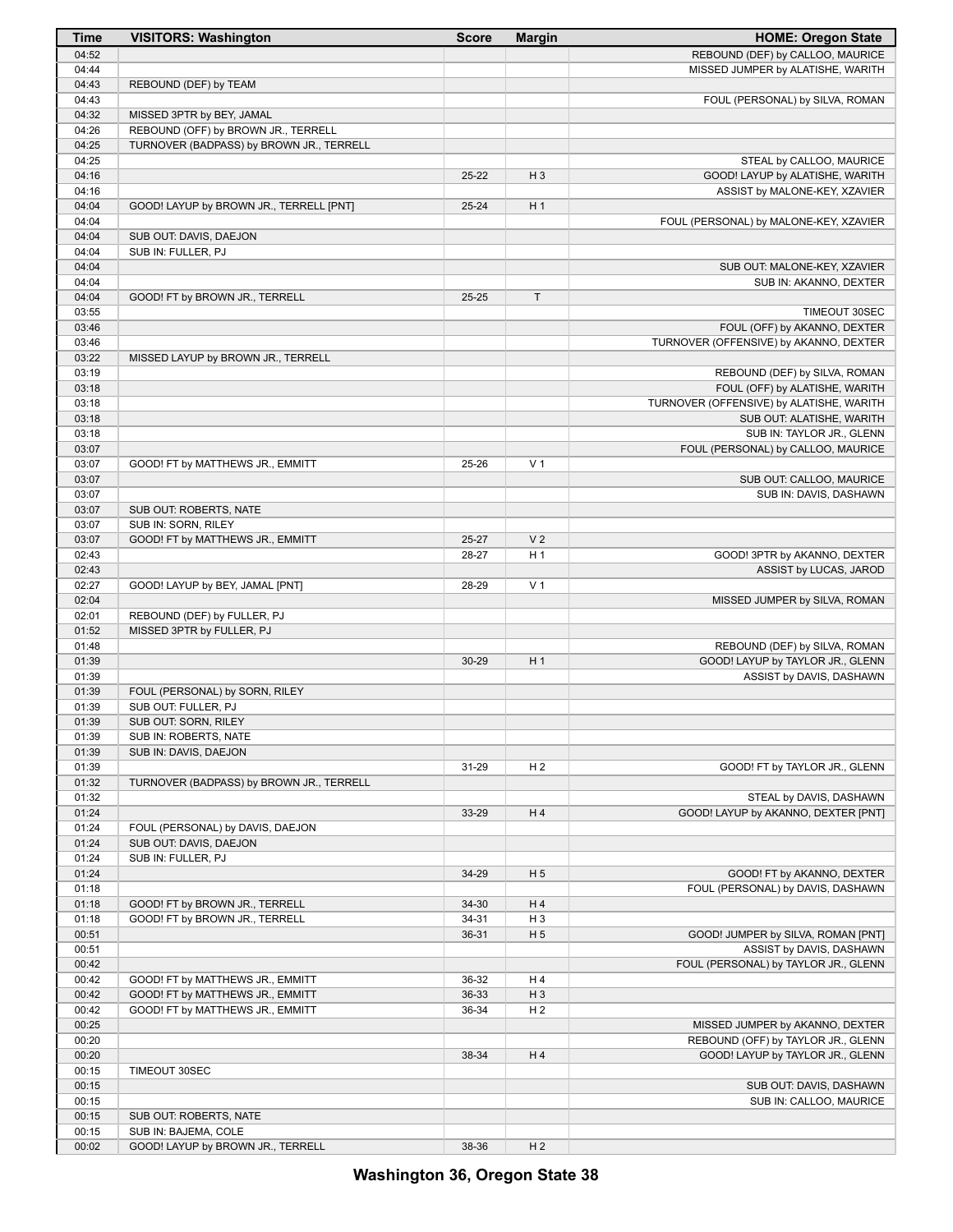| <b>Points (This Period)</b> | <b>WAS</b>     | OSU            |
|-----------------------------|----------------|----------------|
| In the Paint                | 16             | 24             |
| Off Turns                   | 5              |                |
| 2nd Chance                  |                |                |
| <b>Fast Break</b>           |                |                |
| Bench                       | 5              | 10             |
| Per Poss                    | 1.059<br>17/34 | 1.056<br>18/36 |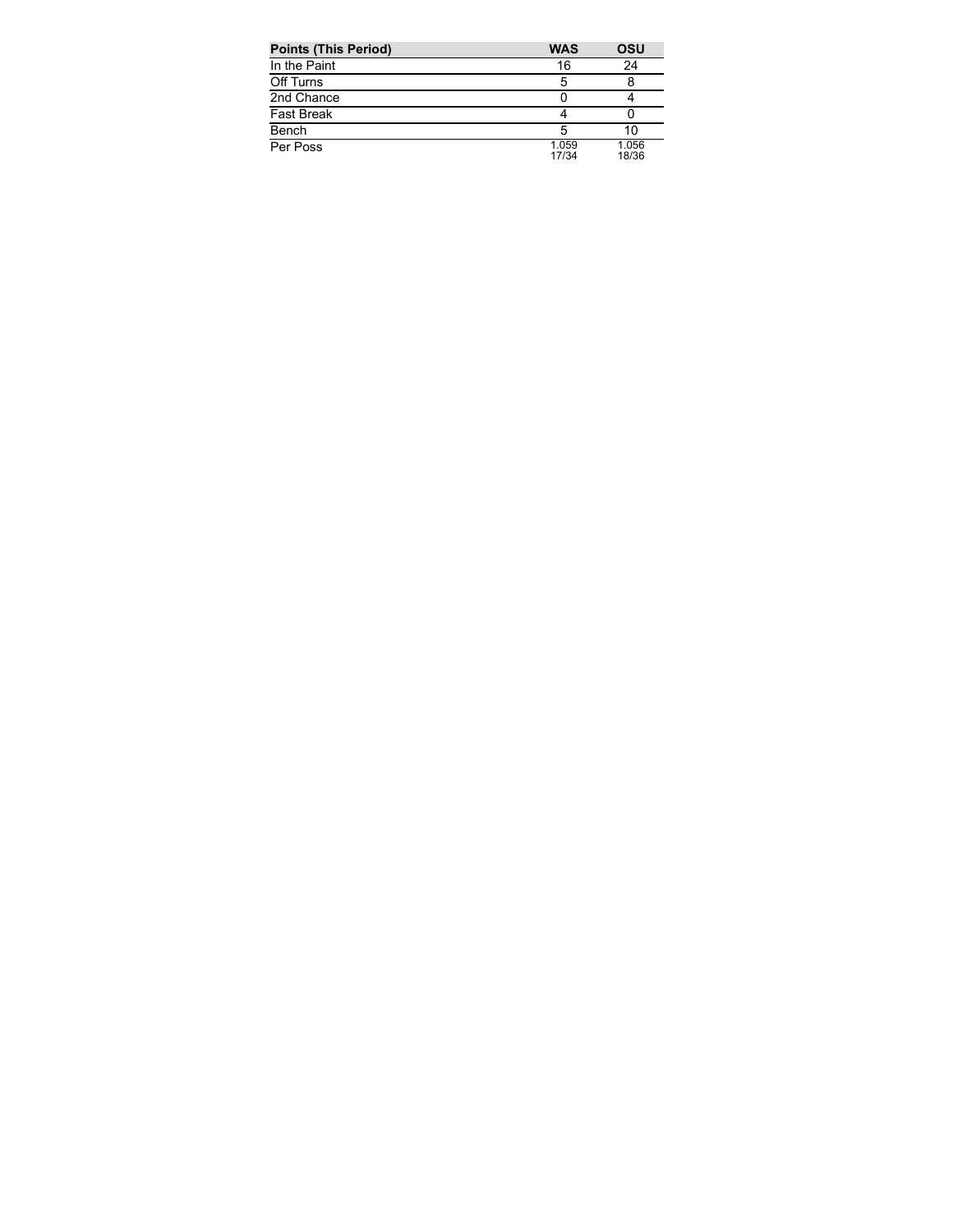## **Official Box Score Washington vs Oregon State Second Half Statistics Only January 20, 2022 at Gill Coliseum - Corvallis, Ore.**



# **Washington 46**

| No. | Player                    | S  | <b>Pts</b>    | <b>FG</b> | 3FG      | <b>FT</b> | <b>OR</b>      | <b>DR</b> | <b>TR</b>      | PF            | A            | T <sub>O</sub> | <b>Blk</b>   | Stl          | Min | $+/-$ |
|-----|---------------------------|----|---------------|-----------|----------|-----------|----------------|-----------|----------------|---------------|--------------|----------------|--------------|--------------|-----|-------|
| 00  | MATTHEWS JR., EMMITT      | F  | 6             | $2 - 2$   | $0-0$    | 2-2       |                | 3         | 4              | 2             | 0            | 0              | 0            | 0            | 16  | 10    |
| 01  | <b>ROBERTS, NATE</b>      | F. | $\Omega$      | $0 - 0$   | $0 - 0$  | $0 - 0$   | 0              | $\Omega$  | $\mathbf{0}$   | 4             | 0            | 0              | 0            | 0            | 6   | 5     |
| 05  | BEY, JAMAL                | G  | 5             | $2 - 6$   | $1 - 4$  | $0-0$     | 1              | 2         | 3              | 1             |              |                | 0            | 0            | 16  | 7     |
| 11  | DAVIS, DAEJON             | G  | 4             | $2 - 5$   | $0 - 2$  | $0 - 2$   | $\overline{2}$ | $\Omega$  | $\overline{2}$ | $\mathcal{P}$ | 6            | $\mathbf{0}$   | 1            | 2            | 16  | 11    |
| 23  | <b>BROWN JR., TERRELL</b> | G  | 18            | $8 - 12$  | $0 - 1$  | $2 - 2$   |                | 2         | 3              |               |              | $\Omega$       | $\Omega$     |              | 16  | 10    |
| 04  | FULLER, PJ                | G  | 10            | $3 - 3$   | $2 - 2$  | $2 - 2$   | 0              |           |                |               | 0            |                | $\mathbf{0}$ | $\mathbf{0}$ | 14  | 6     |
| 12  | <b>GRANT, JACKSON</b>     | F. | 0             | $0 - 0$   | $0 - 0$  | $0 - 0$   | 0              | 0         | 0              | 0             | 0            | 0              | 0            | 0            | 0   | 0     |
| 13  | <b>WILSON, LANGSTON</b>   | F. | $\mathcal{P}$ | $1 - 1$   | $0 - 0$  | $0 - 0$   | 0              | 1         | 1              | 0             | $\mathbf{0}$ | 0              | $\mathbf{0}$ | $\mathbf{0}$ | 5   | 7     |
| 22  | BAJEMA, COLE              | G  | 1             | $0 - 2$   | $0 - 2$  | $1 - 2$   | 0              | 1         | 1              | 0             | 0            | 0              | $\Omega$     | 0            | 9   | 6     |
| 52  | SORN, RILEY               | C. | 0             | $0 - 0$   | $0 - 0$  | $0 - 0$   | 0              | 0         | $\mathbf{0}$   | 0             | $\Omega$     | $\mathbf{0}$   | $\mathbf{0}$ | $\mathbf{0}$ | 1   | $-2$  |
|     | <b>TEAM</b>               |    |               |           |          |           | 2              | 1         | 3              | $\mathbf 0$   |              |                |              |              |     |       |
|     | <b>TOTALS</b>             |    | 46            | 18-31     | $3 - 11$ | $7 - 10$  |                | 11        | 18             | 11            | 8            | 3              |              | 3            | 100 |       |
|     |                           |    |               |           |          |           |                |           |                |               |              |                |              |              |     |       |

| <b>Shooting By Period</b><br>Period | FG        | FG%   | 3FG    | 3FG%  |         | FT%   | Deadball Rebounds: 4,0<br>Last FG Half: WAS - |
|-------------------------------------|-----------|-------|--------|-------|---------|-------|-----------------------------------------------|
| 2nd Half                            | 18-31     | 58%   | $3-11$ | 27%   | 7-10    | 70%   |                                               |
| Game                                | $30 - 55$ | 54.5% | 6-20   | 30.0% | $16-22$ | 72.7% |                                               |

# **Oregon State 34**

| No.               | Player                 | S  | <b>Pts</b>       | <b>FG</b> | 3FG     | <b>FT</b> | <b>OR</b>      | <b>DR</b> | TR           | <b>PF</b>     | A        | <b>TO</b>             | <b>B</b> lk    | Stl      | Min   | $+/-$        |
|-------------------|------------------------|----|------------------|-----------|---------|-----------|----------------|-----------|--------------|---------------|----------|-----------------------|----------------|----------|-------|--------------|
| 02                | LUCAS, JAROD           | G  | 4                | $2-6$     | $0 - 3$ | $0 - 0$   | 0              | 2         | 2            |               | 0        | 0                     | 0              | 0        | 15    | $-10$        |
| 03                | AKANNO, DEXTER         | G  | $\Omega$         | $0 - 2$   | $0 - 1$ | $0 - 0$   | 0              | 0         | 0            | 0             | 0        | 0                     | $\overline{0}$ | 0        | 5     | $-3$         |
| 10                | ALATISHE, WARITH       | F  |                  | $0 - 4$   | $0 - 0$ | $1 - 2$   | 3              | 5         | 8            |               | 1        | $\mathbf{2}^{\prime}$ | 0              | 0        | 15    | -6           |
| $12 \overline{ }$ | SILVA, ROMAN           | С  | 6                | $2 - 2$   | $0 - 0$ | $2 - 2$   | $\overline{2}$ | 0         | 2            | $\mathcal{P}$ | $\Omega$ |                       | 0              |          | 8     | $-7$         |
| 13                | DAVIS, DASHAWN         | G  | 15 <sup>15</sup> | $5-8$     | $0 - 2$ | $5 - 7$   | 0              | 0         | $\Omega$     | 2             | 2        |                       | 0              |          | 20    | $-12$        |
| 01                | CALLOO, MAURICE        | F  | $\Omega$         | $0 - 2$   | $0 - 1$ | $0 - 0$   | $\Omega$       | $\Omega$  | $\Omega$     | $\Omega$      | $\Omega$ |                       | $\Omega$       | 0        | 5     | -6           |
| 05                | MALONE-KEY, XZAVIER    | G  | 3                | $1 - 2$   | $0 - 1$ | $1 - 2$   | 0              | 0         | $\Omega$     |               | 0        | 0                     | 0              | 0        | 12    | -5           |
| 24                | <b>JOHNSON, ISAIAH</b> | F. | $\Omega$         | $0 - 0$   | $0 - 0$ | $0 - 0$   | $\Omega$       | 0         | $\mathbf{0}$ | $\Omega$      | 0        | 0                     | 0              | 0        | 0     | $\mathbf{0}$ |
| 35                | TAYLOR JR., GLENN      | F  | 5                | $1 - 2$   | $0 - 1$ | $3 - 4$   | 1              | 0         |              |               | 1        | 0                     |                | ი        | 15    | -9           |
| 44                | RAND, AHMAD            | F. | 0                | $0 - 0$   | $0 - 0$ | $0 - 0$   | 0              | 0         | $\Omega$     |               | $\Omega$ | 0                     | $\Omega$       | $\Omega$ | 5     | $-2$         |
|                   | <b>TEAM</b>            |    |                  |           |         |           | 3              | 0         | 3            | $\Omega$      |          | 0                     |                |          |       |              |
|                   | <b>TOTALS</b>          |    | 34               | $11 - 28$ | $0 - 9$ | $12 - 17$ | 9              | 7         | 16           | 8             | 4        | 5                     |                |          | 2 100 |              |

| <b>Shooting By Period</b><br>Period | FG        | FG%   | 3FG      | 3FG%  | FТ        | FT%   |
|-------------------------------------|-----------|-------|----------|-------|-----------|-------|
| 2nd Half                            | $11 - 28$ | 39%   | ი-9      | 00%   | $12 - 17$ | 71%   |
| Game                                | 27-59     | 45.8% | $3 - 19$ | 15.8% | $15 - 20$ | 75.0% |

*Deadball Rebounds:* 3,0 *Last FG Half:* OSU -

| Game Notes:                                                               | <b>Score</b> | 1st | 2 <sub>nd</sub> | TOT | <b>Points (This Period)</b> | WAS OSU        |                |
|---------------------------------------------------------------------------|--------------|-----|-----------------|-----|-----------------------------|----------------|----------------|
| Officials: Michael Irving, D.G. Nelson, Gregory Nixon<br>Attendance: 3833 | <b>WAS</b>   | 36  | 46              | 82  | In the Paint                | 28             | 18             |
|                                                                           | OSU          | 38  | 34              | 72  | Off Turns                   |                |                |
| Start Time: 11:41 PM ET                                                   |              |     |                 |     | 2nd Chance                  |                |                |
| End Time: 01:46 AM ET<br>Game Duration: 2:04                              |              |     |                 |     | Fast Break                  |                |                |
| Conference Game;                                                          |              |     |                 |     | Bench                       |                |                |
|                                                                           |              |     |                 |     | Per Poss                    | 1.484<br>22/31 | 1.097<br>17/31 |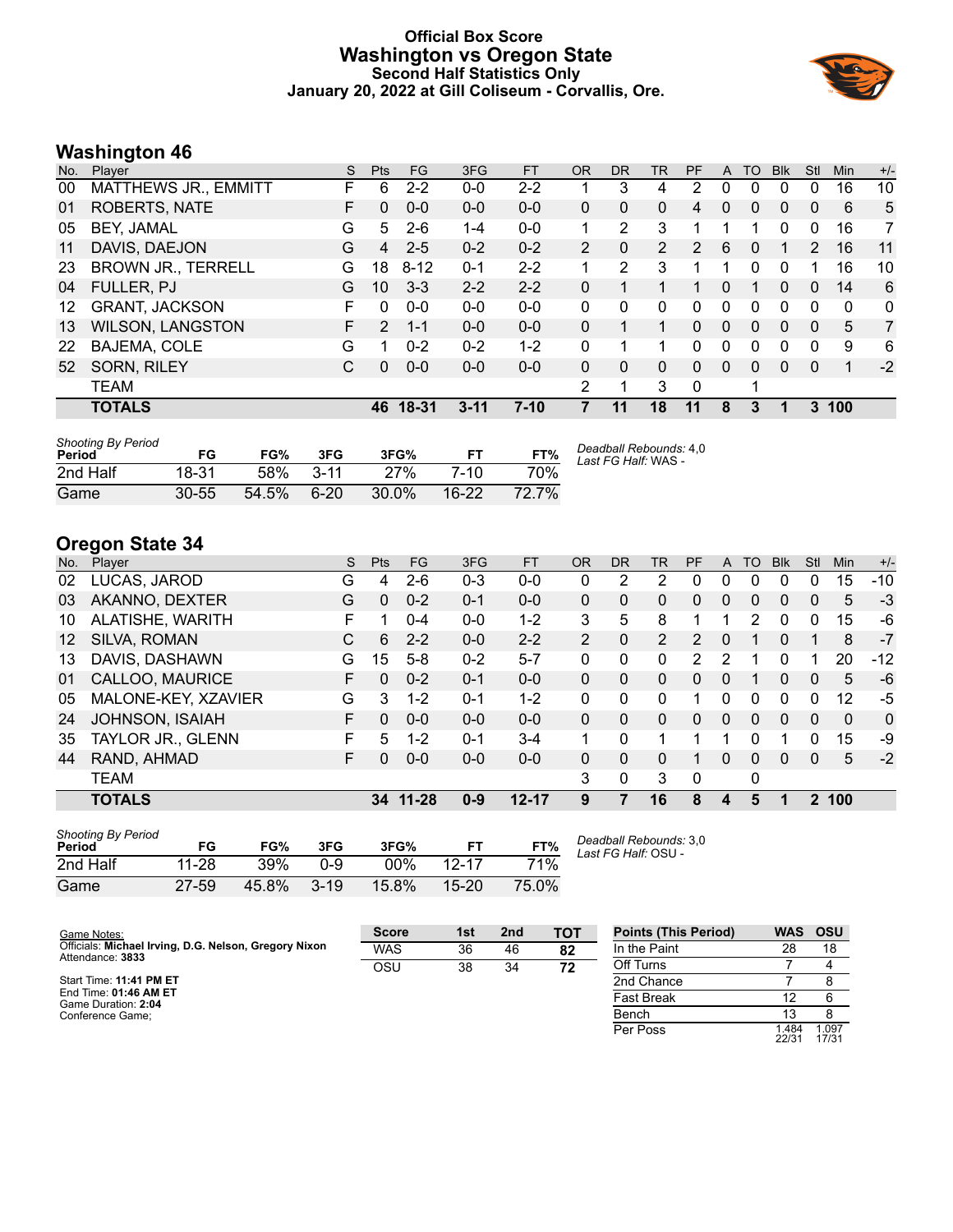#### **Official Play-By-Play Washington vs Oregon State Second Half January 20, 2022 at Gill Coliseum - Corvallis, Ore.**



#### **Period 2**

#### **Starters:**

| Time           | <b>VISITORS: Washington</b>                                         | <b>Score</b> | <b>Margin</b>  | <b>HOME: Oregon State</b>              |
|----------------|---------------------------------------------------------------------|--------------|----------------|----------------------------------------|
| 20:00          |                                                                     |              |                | SUB OUT: CALLOO, MAURICE               |
| 20:00          |                                                                     |              |                | SUB OUT: TAYLOR JR., GLENN             |
| 20:00          |                                                                     |              |                | SUB IN: ALATISHE, WARITH               |
| 20:00          |                                                                     |              |                | SUB IN: DAVIS, DASHAWN                 |
| 20:00          | SUB OUT: FULLER, PJ                                                 |              |                |                                        |
| 20:00          | SUB OUT: BAJEMA, COLE                                               |              |                |                                        |
| 20:00          | SUB IN: ROBERTS, NATE                                               |              |                |                                        |
| 20:00          | SUB IN: DAVIS, DAEJON                                               |              |                |                                        |
| 19:43          | GOOD! LAYUP by BROWN JR., TERRELL                                   | 38-38        | Т              |                                        |
| 19:16          | FOUL (PERSONAL) by ROBERTS, NATE                                    |              |                |                                        |
| 19:16          |                                                                     |              |                | MISSED FT by ALATISHE, WARITH          |
| 19:16          |                                                                     |              |                | REBOUND (OFF) by TEAM                  |
| 19:16          |                                                                     | 39-38        | H <sub>1</sub> | GOOD! FT by ALATISHE, WARITH           |
| 18:58          | MISSED 3PTR by DAVIS, DAEJON                                        |              |                |                                        |
| 18:54          |                                                                     |              |                | REBOUND (DEF) by ALATISHE, WARITH      |
| 18:53          |                                                                     |              |                | TURNOVER (BADPASS) by ALATISHE, WARITH |
| 18:53          | STEAL by DAVIS, DAEJON                                              |              |                |                                        |
| 18:48          | GOOD! DUNK by MATTHEWS JR., EMMITT [FB]                             | 39-40        | V <sub>1</sub> |                                        |
| 18:48          | ASSIST by DAVIS, DAEJON                                             |              |                |                                        |
| 18:25<br>18:25 | FOUL (PERSONAL) by MATTHEWS JR., EMMITT                             |              | T              | GOOD! FT by SILVA, ROMAN               |
|                |                                                                     | 40-40        | H <sub>1</sub> |                                        |
| 18:25          |                                                                     | 41-40        |                | GOOD! FT by SILVA, ROMAN               |
| 18:02          | GOOD! JUMPER by BROWN JR., TERRELL                                  | 41-42        | V <sub>1</sub> |                                        |
| 17:44          | STEAL by BROWN JR., TERRELL                                         |              |                | TURNOVER (LOSTBALL) by SILVA, ROMAN    |
| 17:44          |                                                                     |              |                |                                        |
| 17:39<br>17:35 | MISSED 3PTR by BROWN JR., TERRELL<br>REBOUND (OFF) by DAVIS, DAEJON |              |                |                                        |
| 17:30          | MISSED 3PTR by BEY, JAMAL                                           |              |                |                                        |
| 17:24          |                                                                     |              |                | REBOUND (DEF) by ALATISHE, WARITH      |
| 17:24          | FOUL (PERSONAL) by ROBERTS, NATE                                    |              |                |                                        |
| 17:24          | SUB OUT: ROBERTS, NATE                                              |              |                |                                        |
| 17:24          | SUB IN: SORN, RILEY                                                 |              |                |                                        |
| 17:07          |                                                                     | 43-42        | H <sub>1</sub> | GOOD! DUNK by SILVA, ROMAN             |
| 17:07          |                                                                     |              |                | ASSIST by DAVIS, DASHAWN               |
| 16:48          | MISSED JUMPER by BROWN JR., TERRELL                                 |              |                |                                        |
| 16:42          | REBOUND (OFF) by MATTHEWS JR., EMMITT                               |              |                |                                        |
| 16:34          | TURNOVER (BADPASS) by BEY, JAMAL                                    |              |                |                                        |
| 16:34          |                                                                     |              |                | STEAL by SILVA, ROMAN                  |
| 16:16          |                                                                     |              |                | MISSED JUMPER by LUCAS, JAROD          |
| 16:16          | BLOCK by DAVIS, DAEJON                                              |              |                |                                        |
| 16:16          |                                                                     |              |                | REBOUND (OFF) by TEAM                  |
| 16:16          | SUB OUT: SORN, RILEY                                                |              |                |                                        |
| 16:16          | SUB IN: WILSON, LANGSTON                                            |              |                |                                        |
| 16:06          |                                                                     |              |                | MISSED JUMPER by ALATISHE, WARITH      |
| 16:04          | REBOUND (DEF) by MATTHEWS JR., EMMITT                               |              |                |                                        |
| 15:47          | MISSED LAYUP by DAVIS, DAEJON                                       |              |                |                                        |
| 15:43          |                                                                     |              |                | REBOUND (DEF) by ALATISHE, WARITH      |
| 15:41          |                                                                     |              |                | MISSED 3PTR by LUCAS, JAROD            |
| 15:36          |                                                                     |              |                | REBOUND (OFF) by ALATISHE, WARITH      |
| 15:31          |                                                                     |              |                | MISSED 3PTR by AKANNO, DEXTER          |
| 15:26          |                                                                     |              |                | REBOUND (OFF) by SILVA, ROMAN          |
| 15:24          |                                                                     |              |                | MISSED JUMPER by AKANNO, DEXTER        |
| 15:21          | REBOUND (DEF) by WILSON, LANGSTON                                   |              |                |                                        |
| 15:18          | GOOD! LAYUP by BROWN JR., TERRELL [FB]                              | 43-44        | V <sub>1</sub> |                                        |
| 15:18          | TIMEOUT 30SEC                                                       |              |                |                                        |
| 15:18          |                                                                     |              |                | SUB OUT: AKANNO, DEXTER                |
| 15:18          |                                                                     |              |                | SUB IN: TAYLOR JR., GLENN              |
| 15:18          | SUB OUT: BEY, JAMAL                                                 |              |                |                                        |
| 15:18          | SUB IN: BAJEMA, COLE                                                |              |                |                                        |
| 14:58          |                                                                     |              |                | MISSED JUMPER by ALATISHE, WARITH      |
| 14:58          | REBOUND (DEF) by TEAM                                               |              |                |                                        |
| 14:57          |                                                                     |              |                | FOUL (PERSONAL) by ALATISHE, WARITH    |
| 14:57          |                                                                     |              |                |                                        |
| 14:57          |                                                                     |              |                | SUB OUT: ALATISHE, WARITH              |
| 14:57          |                                                                     |              |                | SUB IN: CALLOO, MAURICE                |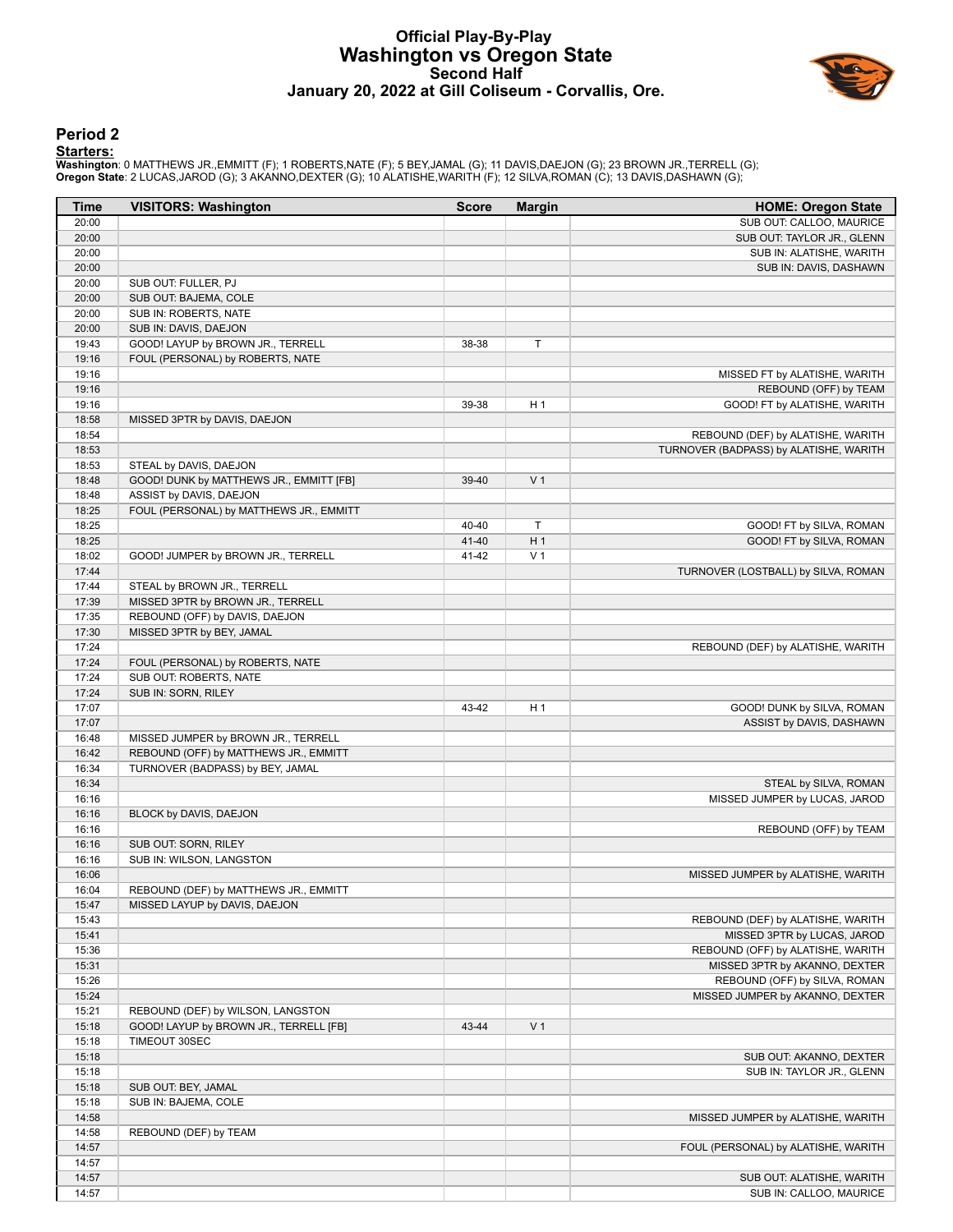| Time           | <b>VISITORS: Washington</b>             | <b>Score</b>   | <b>Margin</b>   | <b>HOME: Oregon State</b>                                               |
|----------------|-----------------------------------------|----------------|-----------------|-------------------------------------------------------------------------|
| 14:43          | GOOD! LAYUP by WILSON, LANGSTON [PNT]   | 43-46          | $V_3$           |                                                                         |
| 14:43          | ASSIST by DAVIS, DAEJON                 |                |                 |                                                                         |
| 14:19          |                                         |                |                 | MISSED 3PTR by LUCAS, JAROD                                             |
| 14:15          | REBOUND (DEF) by BROWN JR., TERRELL     |                |                 |                                                                         |
| 14:12          | GOOD! LAYUP by DAVIS, DAEJON [FB]       | 43-48          | V <sub>5</sub>  |                                                                         |
| 14:12          | ASSIST by BROWN JR., TERRELL            |                |                 |                                                                         |
| 13:55          |                                         |                |                 | MISSED 3PTR by DAVIS, DASHAWN                                           |
| 13:52          |                                         |                |                 | REBOUND (OFF) by SILVA, ROMAN                                           |
| 13:51          |                                         | 45-48          | $V_3$           | GOOD! LAYUP by SILVA, ROMAN                                             |
| 13:51          |                                         |                |                 | TIMEOUT 30SEC                                                           |
| 13:31          |                                         |                |                 | FOUL (PERSONAL) by SILVA, ROMAN                                         |
| 13:31          | GOOD! FT by MATTHEWS JR., EMMITT        | 45-49          | V <sub>4</sub>  |                                                                         |
| 13:31          | SUB OUT: DAVIS, DAEJON                  |                |                 |                                                                         |
| 13:31          | SUB IN: FULLER, PJ                      |                |                 |                                                                         |
| 13:31          | GOOD! FT by MATTHEWS JR., EMMITT        | 45-50          | V <sub>5</sub>  |                                                                         |
| 13:14          |                                         |                |                 | MISSED JUMPER by CALLOO, MAURICE                                        |
| 13:11          | REBOUND (DEF) by MATTHEWS JR., EMMITT   |                | V <sub>7</sub>  |                                                                         |
| 12:53<br>12:32 | GOOD! LAYUP by BROWN JR., TERRELL [PNT] | 45-52<br>47-52 | V <sub>5</sub>  |                                                                         |
| 12:32          |                                         |                |                 | GOOD! JUMPER by LUCAS, JAROD                                            |
| 12:14          |                                         |                |                 | ASSIST by DAVIS, DASHAWN<br>FOUL (PERSONAL) by SILVA, ROMAN             |
| 12:14          |                                         |                |                 | SUB OUT: SILVA, ROMAN                                                   |
| 12:14          |                                         |                |                 | SUB IN: RAND, AHMAD                                                     |
| 12:04          |                                         |                |                 | FOUL (PERSONAL) by RAND, AHMAD                                          |
| 12:04          | MISSED FT by BAJEMA, COLE               |                |                 |                                                                         |
| 12:04          | REBOUND (OFF) by TEAM                   |                |                 |                                                                         |
| 12:04          |                                         |                |                 | SUB OUT: LUCAS, JAROD                                                   |
| 12:04          |                                         |                |                 | SUB IN: MALONE-KEY, XZAVIER                                             |
| 12:04          | GOOD! FT by BAJEMA, COLE                | 47-53          | $V_6$           |                                                                         |
| 11:45          | FOUL (PERSONAL) by MATTHEWS JR., EMMITT |                |                 |                                                                         |
| 11:45          |                                         |                |                 |                                                                         |
| 11:45          | SUB OUT: WILSON, LANGSTON               |                |                 |                                                                         |
| 11:45          | SUB IN: BEY, JAMAL                      |                |                 |                                                                         |
| 11:45          |                                         |                |                 | MISSED FT by DAVIS, DASHAWN                                             |
| 11:45          |                                         |                |                 | REBOUND (OFF) by TEAM                                                   |
| 11:45          |                                         | 48-53          | V <sub>5</sub>  | GOOD! FT by DAVIS, DASHAWN                                              |
| 11:36          | MISSED 3PTR by BAJEMA, COLE             |                |                 |                                                                         |
| 11:32          | REBOUND (OFF) by TEAM                   |                |                 |                                                                         |
| 11:11          | TURNOVER (SHOTCLOCK) by TEAM            |                |                 |                                                                         |
| 11:03          |                                         |                |                 | MISSED 3PTR by CALLOO, MAURICE                                          |
| 10:58          |                                         |                |                 | REBOUND (OFF) by TAYLOR JR., GLENN                                      |
| 10:57          |                                         | 50-53          | $V_3$           | GOOD! LAYUP by TAYLOR JR., GLENN [PNT]                                  |
| 10:33          | GOOD! LAYUP by BROWN JR., TERRELL [PNT] | 50-55          | V <sub>5</sub>  |                                                                         |
| 10:33          | SUB OUT: MATTHEWS JR., EMMITT           |                |                 |                                                                         |
| 10:33          | SUB OUT: BROWN JR., TERRELL             |                |                 |                                                                         |
| 10:33          | SUB IN: ROBERTS, NATE                   |                |                 |                                                                         |
| 10:33          | SUB IN: DAVIS, DAEJON                   |                |                 |                                                                         |
| 10:21          |                                         |                |                 | TURNOVER (BADPASS) by CALLOO, MAURICE                                   |
| 10:21          | STEAL by DAVIS, DAEJON                  |                |                 |                                                                         |
| 10:16          | GOOD! LAYUP by DAVIS, DAEJON [FB]       | 50-57          | V <sub>7</sub>  |                                                                         |
| 10:04          |                                         |                |                 | TURNOVER (BADPASS) by DAVIS, DASHAWN                                    |
| 10:04          |                                         |                |                 | SUB OUT: CALLOO, MAURICE                                                |
| 10:04          |                                         |                |                 | SUB IN: ALATISHE, WARITH                                                |
| 09:53          | GOOD! 3PTR by BEY, JAMAL                | 50-60          | $V$ 10          |                                                                         |
| 09:53          | ASSIST by DAVIS, DAEJON                 |                |                 |                                                                         |
| 09:44          |                                         |                |                 | <b>TIMEOUT TEAM</b>                                                     |
| 09:23          |                                         |                |                 | MISSED JUMPER by ALATISHE, WARITH                                       |
| 09:20          |                                         |                |                 | REBOUND (OFF) by TEAM                                                   |
| 09:09          | FOUL (PERSONAL) by ROBERTS, NATE        |                |                 |                                                                         |
| 09:09          |                                         | 51-60          | V <sub>9</sub>  | GOOD! FT by TAYLOR JR., GLENN                                           |
| 09:09          |                                         | 52-60          | V8              | GOOD! FT by TAYLOR JR., GLENN                                           |
| 09:00          | MISSED 3PTR by BAJEMA, COLE             |                |                 |                                                                         |
| 08:54          | REBOUND (OFF) by DAVIS, DAEJON          |                |                 |                                                                         |
| 08:53          | GOOD! 3PTR by FULLER, PJ                | 52-63          | V <sub>11</sub> |                                                                         |
| 08:53          | ASSIST by DAVIS, DAEJON                 |                |                 |                                                                         |
| 08:35          |                                         | 54-63          | V <sub>9</sub>  | GOOD! LAYUP by MALONE-KEY, XZAVIER [PNT]                                |
| 08:35          |                                         |                |                 | ASSIST by TAYLOR JR., GLENN                                             |
| 08:03          | GOOD! JUMPER by BEY, JAMAL [PNT]        | 54-65          | $V$ 11          |                                                                         |
| 07:43<br>07:39 |                                         |                |                 | MISSED 3PTR by MALONE-KEY, XZAVIER<br>REBOUND (OFF) by ALATISHE, WARITH |
| 07:33          |                                         | 56-65          | V <sub>9</sub>  | GOOD! JUMPER by DAVIS, DASHAWN [PNT]                                    |
| 07:33          |                                         |                |                 | ASSIST by ALATISHE, WARITH                                              |
| 07:17          | TURNOVER (LOSTBALL) by FULLER, PJ       |                |                 |                                                                         |
| 07:17          |                                         |                |                 | STEAL by DAVIS, DASHAWN                                                 |
| 07:13          |                                         | 58-65          | V <sub>7</sub>  | GOOD! LAYUP by DAVIS, DASHAWN [FB]                                      |
| 07:00          |                                         |                |                 | FOUL (PERSONAL) by MALONE-KEY, XZAVIER                                  |
|                |                                         |                |                 |                                                                         |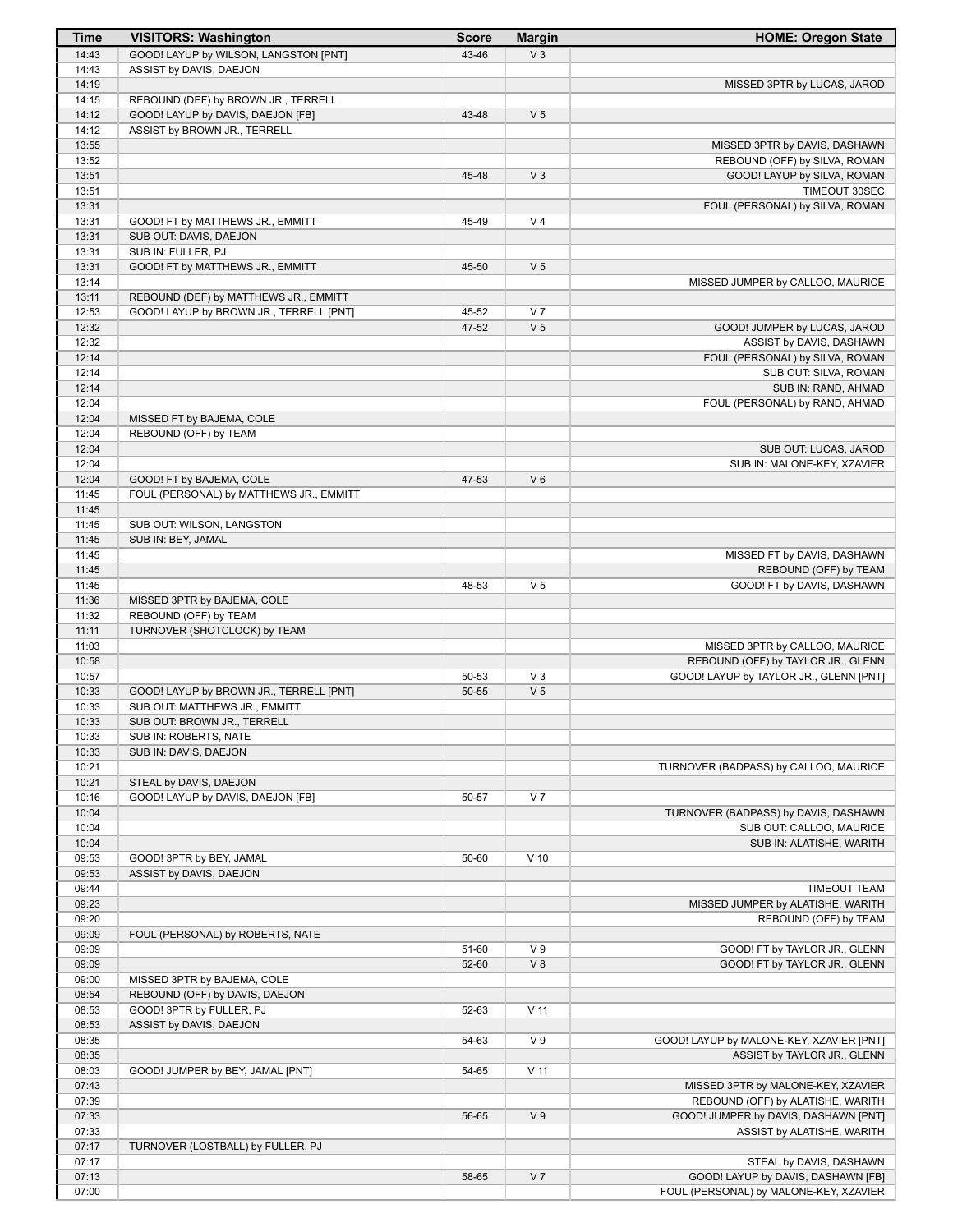| Time           | <b>VISITORS: Washington</b>                                | <b>Score</b>   | <b>Margin</b>   | <b>HOME: Oregon State</b>                                                 |
|----------------|------------------------------------------------------------|----------------|-----------------|---------------------------------------------------------------------------|
| 07:00          |                                                            |                |                 |                                                                           |
| 07:00          |                                                            |                |                 | SUB OUT: RAND, AHMAD                                                      |
| 07:00          |                                                            |                |                 | SUB IN: LUCAS, JAROD                                                      |
| 07:00<br>07:00 | SUB OUT: BAJEMA, COLE<br>SUB IN: BROWN JR., TERRELL        |                |                 |                                                                           |
| 07:00          | MISSED FT by DAVIS, DAEJON                                 |                |                 |                                                                           |
| 07:00          | REBOUND (OFF) by TEAM                                      |                |                 |                                                                           |
| 07:00          | MISSED FT by DAVIS, DAEJON                                 |                |                 |                                                                           |
| 07:00          |                                                            |                |                 | REBOUND (DEF) by ALATISHE, WARITH                                         |
| 06:58          | FOUL (PERSONAL) by ROBERTS, NATE                           |                |                 |                                                                           |
| 06:58          | SUB OUT: ROBERTS, NATE                                     |                |                 |                                                                           |
| 06:58          | SUB IN: MATTHEWS JR., EMMITT                               |                |                 |                                                                           |
| 06:44          | FOUL (PERSONAL) by BEY, JAMAL                              |                |                 |                                                                           |
| 06:44          |                                                            | 59-65          | $V_6$           | GOOD! FT by MALONE-KEY, XZAVIER                                           |
| 06:44<br>06:42 |                                                            |                |                 | MISSED FT by MALONE-KEY, XZAVIER<br>REBOUND (OFF) by TEAM                 |
| 06:40          |                                                            |                |                 | MISSED 3PTR by LUCAS, JAROD                                               |
| 06:36          | REBOUND (DEF) by FULLER, PJ                                |                |                 |                                                                           |
| 06:33          | GOOD! LAYUP by FULLER, PJ [FB]                             | 59-67          | V8              |                                                                           |
| 06:19          |                                                            | 61-67          | $V_6$           | GOOD! LAYUP by DAVIS, DASHAWN [PNT]                                       |
| 06:06          | MISSED JUMPER by BEY, JAMAL                                |                |                 |                                                                           |
| 06:03          |                                                            |                |                 | REBOUND (DEF) by LUCAS, JAROD                                             |
| 05:46          | FOUL (PERSONAL) by FULLER, PJ                              |                |                 |                                                                           |
| 05:46<br>05:46 |                                                            | 62-67          | V <sub>5</sub>  | GOOD! FT by TAYLOR JR., GLENN<br>MISSED FT by TAYLOR JR., GLENN           |
| 05:46          | REBOUND (DEF) by BEY, JAMAL                                |                |                 |                                                                           |
| 05:17          | MISSED 3PTR by BEY, JAMAL                                  |                |                 |                                                                           |
| 05:13          | REBOUND (OFF) by BROWN JR., TERRELL                        |                |                 |                                                                           |
| 05:12          | GOOD! LAYUP by BROWN JR., TERRELL [PNT]                    | 62-69          | V <sub>7</sub>  |                                                                           |
| 04:55          |                                                            |                |                 | MISSED 3PTR by TAYLOR JR., GLENN                                          |
| 04:51          |                                                            |                |                 | REBOUND (OFF) by ALATISHE, WARITH                                         |
| 04:36          |                                                            |                |                 | MISSED JUMPER by ALATISHE, WARITH                                         |
| 04:33          | REBOUND (DEF) by MATTHEWS JR., EMMITT                      |                |                 |                                                                           |
| 04:15<br>04:15 | GOOD! LAYUP by BROWN JR., TERRELL                          | 62-71          | V <sub>9</sub>  |                                                                           |
| 03:44          | ASSIST by DAVIS, DAEJON                                    |                |                 |                                                                           |
| 03:35          |                                                            | 64-71          | V <sub>7</sub>  | GOOD! JUMPER by DAVIS, DASHAWN [PNT]                                      |
| 03:11          | MISSED JUMPER by BROWN JR., TERRELL                        |                |                 |                                                                           |
| 03:11          |                                                            |                |                 | BLOCK by TAYLOR JR., GLENN                                                |
| 03:07          | REBOUND (OFF) by TEAM                                      |                |                 |                                                                           |
| 03:07          | MISSED 3PTR by DAVIS, DAEJON                               |                |                 |                                                                           |
| 03:03          |                                                            |                |                 | REBOUND (DEF) by ALATISHE, WARITH                                         |
| 03:01<br>02:36 | MISSED 3PTR by BEY, JAMAL                                  |                |                 | TURNOVER (BADPASS) by ALATISHE, WARITH                                    |
| 02:33          |                                                            |                |                 | REBOUND (DEF) by LUCAS, JAROD                                             |
| 02:31          | FOUL (PERSONAL) by DAVIS, DAEJON                           |                |                 |                                                                           |
| 02:31          |                                                            | 65-71          | $V_6$           | GOOD! FT by DAVIS, DASHAWN [FB]                                           |
| 02:31          |                                                            | 66-71          | V <sub>5</sub>  | GOOD! FT by DAVIS, DASHAWN [FB]                                           |
| 02:07          | MISSED JUMPER by BROWN JR., TERRELL                        |                |                 |                                                                           |
| 02:03          | REBOUND (OFF) by BEY, JAMAL                                |                |                 |                                                                           |
| 02:02          | GOOD! LAYUP by MATTHEWS JR., EMMITT                        | 66-73          | V <sub>7</sub>  |                                                                           |
| 02:02<br>01:49 | ASSIST by BEY, JAMAL                                       | 68-73          | V <sub>5</sub>  | GOOD! JUMPER by DAVIS, DASHAWN                                            |
| 01:49          | FOUL (PERSONAL) by BROWN JR., TERRELL                      |                |                 |                                                                           |
| 01:49          |                                                            |                |                 | MISSED FT by DAVIS, DASHAWN                                               |
| 01:49          | REBOUND (DEF) by BROWN JR., TERRELL                        |                |                 |                                                                           |
| 01:20          | GOOD! 3PTR by FULLER, PJ                                   | 68-76          | V8              |                                                                           |
| 01:20          | ASSIST by DAVIS, DAEJON                                    |                |                 |                                                                           |
| 01:12          |                                                            |                |                 | MISSED 3PTR by DAVIS, DASHAWN                                             |
| 01:08          | REBOUND (DEF) by BEY, JAMAL                                |                |                 |                                                                           |
| 01:01<br>00:56 |                                                            |                |                 | FOUL (PERSONAL) by TAYLOR JR., GLENN<br>FOUL (PERSONAL) by DAVIS, DASHAWN |
| 00:56          | GOOD! FT by BROWN JR., TERRELL                             | 68-77          | V <sub>9</sub>  |                                                                           |
| 00:56          | GOOD! FT by BROWN JR., TERRELL                             | 68-78          | $V$ 10          |                                                                           |
| 00:46          | FOUL (PERSONAL) by DAVIS, DAEJON                           |                |                 |                                                                           |
| 00:46          | SUB OUT: DAVIS, DAEJON                                     |                |                 |                                                                           |
| 00:46          | SUB IN: BAJEMA, COLE                                       |                |                 |                                                                           |
| 00:46          |                                                            | 69-78          | V <sub>9</sub>  | GOOD! FT by DAVIS, DASHAWN                                                |
| 00:46          |                                                            | 70-78          | V8              | GOOD! FT by DAVIS, DASHAWN                                                |
| 00:45          |                                                            |                | V <sub>9</sub>  | FOUL (PERSONAL) by DAVIS, DASHAWN                                         |
| 00:45<br>00:45 | GOOD! FT by FULLER, PJ [FB]<br>GOOD! FT by FULLER, PJ [FB] | 70-79<br>70-80 | $V$ 10          |                                                                           |
| 00:37          |                                                            |                |                 | MISSED JUMPER by DAVIS, DASHAWN                                           |
| 00:32          | REBOUND (DEF) by BAJEMA, COLE                              |                |                 |                                                                           |
| 00:08          | GOOD! JUMPER by BROWN JR., TERRELL [PNT]                   | 70-82          | V <sub>12</sub> |                                                                           |
| 00:01          |                                                            | 72-82          | $V$ 10          | GOOD! LAYUP by LUCAS, JAROD [FB/PNT]                                      |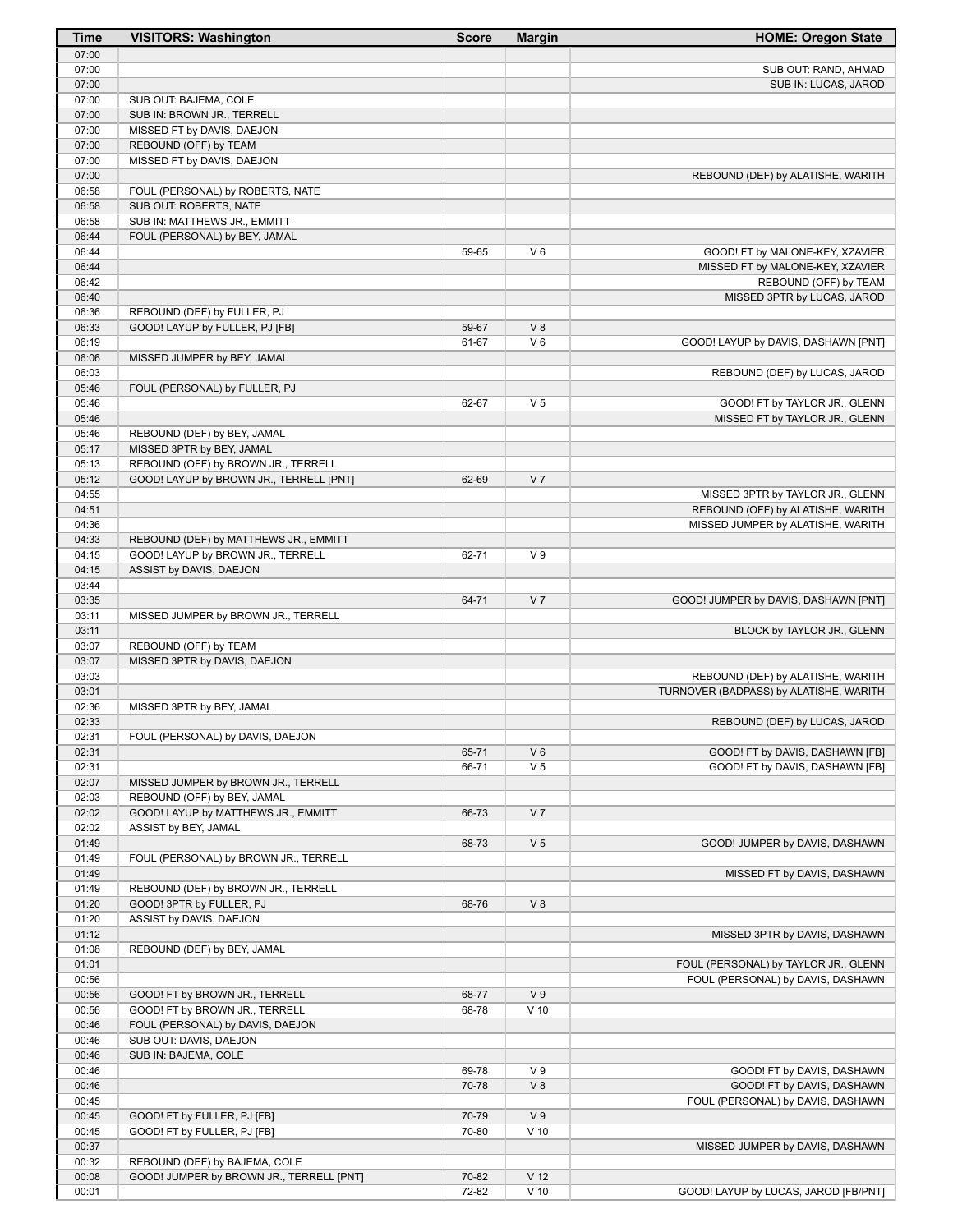# **Washington 82, Oregon State 72**

| Points (This Period) | <b>WAS</b>     | OSU            |
|----------------------|----------------|----------------|
| In the Paint         | 28             | 18             |
| Off Turns            |                |                |
| 2nd Chance           |                |                |
| Fast Break           | 12             |                |
| Bench                | 13             |                |
| Per Poss             | 1.484<br>22/31 | 1.097<br>17/31 |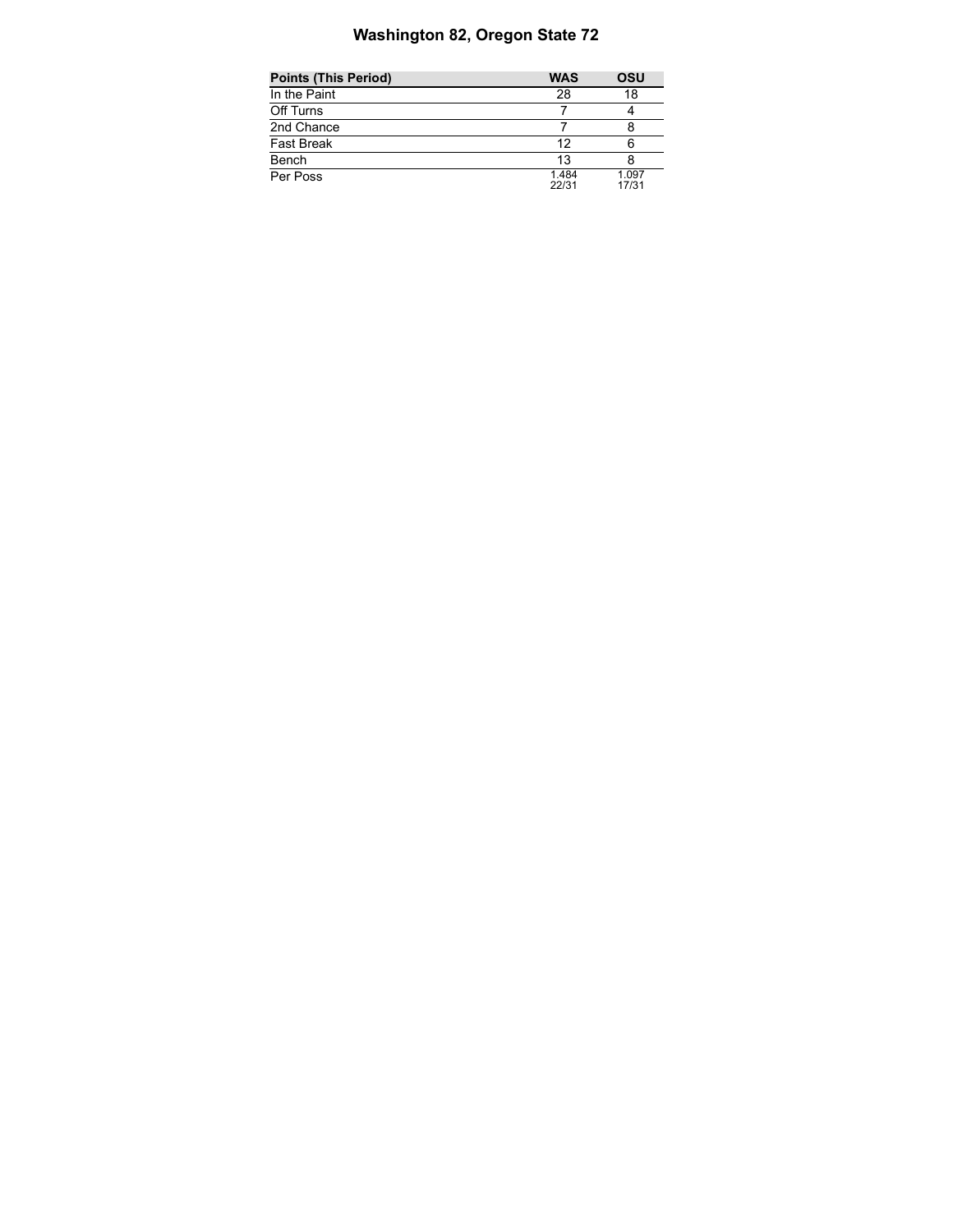## **Official Scoring/Possession Reference Chart Washington vs Oregon State Period 1 January 20, 2022 at Gill Coliseum - Corvallis, Ore.**



#### **Period 1**

#### **Starters:**

| <b>Time</b> | <b>VISITORS: Washington</b>             | <b>Score</b> | <b>Margin</b>  | <b>HOME: Oregon State</b>              |
|-------------|-----------------------------------------|--------------|----------------|----------------------------------------|
| 19:35       |                                         | $2-0$        | H <sub>2</sub> | GOOD! JUMPER by SILVA, ROMAN [PNT]     |
| 19:19       | GOOD! 3PTR by MATTHEWS JR., EMMITT      | $2 - 3$      | V <sub>1</sub> |                                        |
| 18:12       |                                         | $4 - 3$      | H <sub>1</sub> | GOOD! LAYUP by SILVA, ROMAN [PNT]      |
| 18:12       |                                         | 5-3          | H <sub>2</sub> | GOOD! FT by SILVA, ROMAN               |
| 17:47       | GOOD! JUMPER by ROBERTS, NATE [PNT]     | $5-5$        | T.             |                                        |
| 16:47       |                                         | $7-5$        | H <sub>2</sub> | GOOD! JUMPER by DAVIS, DASHAWN [PNT]   |
| 13:51       | GOOD! DUNK by SORN, RILEY               | $7 - 7$      | T.             |                                        |
| 13:28       |                                         | 9-7          | H <sub>2</sub> | GOOD! LAYUP by ALATISHE, WARITH        |
| 12:44       | GOOD! DUNK by MATTHEWS JR., EMMITT [FB] | $9-9$        | T.             |                                        |
| 12:13       |                                         | $11-9$       | H <sub>2</sub> | GOOD! JUMPER by ALATISHE, WARITH [PNT] |
| 11:57       | GOOD! FT by FULLER, PJ                  | $11 - 10$    | H <sub>1</sub> |                                        |
| 11:25       |                                         | $13 - 10$    | $H_3$          | GOOD! JUMPER by LUCAS, JAROD           |
| 11:08       | GOOD! JUMPER by BROWN JR., TERRELL      | $13 - 12$    | H <sub>1</sub> |                                        |
| 09:25       | GOOD! 3PTR by DAVIS, DAEJON             | $13 - 15$    | V <sub>2</sub> |                                        |
| 09:11       |                                         | $16 - 15$    | H <sub>1</sub> | GOOD! 3PTR by LUCAS, JAROD             |
| 08:53       | GOOD! DUNK by WILSON, LANGSTON          | 16-17        | V <sub>1</sub> |                                        |
| 08:18       |                                         | 19-17        | H <sub>2</sub> | GOOD! 3PTR by CALLOO, MAURICE          |
| 07:09       | GOOD! 3PTR by BEY, JAMAL                | 19-20        | V <sub>1</sub> |                                        |
| 06:13       |                                         | 21-20        | H <sub>1</sub> | GOOD! LAYUP by MALONE-KEY, XZAVIER     |
| 06:05       | GOOD! DUNK by ROBERTS, NATE [FB]        | 21-22        | V <sub>1</sub> |                                        |
| 05:37       |                                         | 23-22        | H <sub>1</sub> | GOOD! JUMPER by ALATISHE, WARITH [PNT] |
| 04:16       |                                         | 25-22        | $H_3$          | GOOD! LAYUP by ALATISHE, WARITH        |
| 04:04       | GOOD! LAYUP by BROWN JR., TERRELL [PNT] | 25-24        | H <sub>1</sub> |                                        |
| 04:04       | GOOD! FT by BROWN JR., TERRELL          | 25-25        | T              |                                        |
| 03:07       | GOOD! FT by MATTHEWS JR., EMMITT        | 25-26        | V <sub>1</sub> |                                        |
| 03:07       | GOOD! FT by MATTHEWS JR., EMMITT        | 25-27        | V <sub>2</sub> |                                        |
| 02:43       |                                         | 28-27        | H <sub>1</sub> | GOOD! 3PTR by AKANNO, DEXTER           |
| 02:27       | GOOD! LAYUP by BEY, JAMAL [PNT]         | 28-29        | V <sub>1</sub> |                                        |
| 01:39       |                                         | 30-29        | H <sub>1</sub> | GOOD! LAYUP by TAYLOR JR., GLENN       |
| 01:39       |                                         | 31-29        | H <sub>2</sub> | GOOD! FT by TAYLOR JR., GLENN          |
| 01:24       |                                         | 33-29        | H 4            | GOOD! LAYUP by AKANNO, DEXTER [PNT]    |
| 01:24       |                                         | 34-29        | H <sub>5</sub> | GOOD! FT by AKANNO, DEXTER             |
| 01:18       | GOOD! FT by BROWN JR., TERRELL          | 34-30        | H 4            |                                        |
| 01:18       | GOOD! FT by BROWN JR., TERRELL          | 34-31        | $H_3$          |                                        |
| 00:51       |                                         | 36-31        | H 5            | GOOD! JUMPER by SILVA, ROMAN [PNT]     |
| 00:42       | GOOD! FT by MATTHEWS JR., EMMITT        | 36-32        | H 4            |                                        |
| 00:42       | GOOD! FT by MATTHEWS JR., EMMITT        | 36-33        | $H_3$          |                                        |
| 00:42       | GOOD! FT by MATTHEWS JR., EMMITT        | 36-34        | H <sub>2</sub> |                                        |
| 00:20       |                                         | 38-34        | H 4            | GOOD! LAYUP by TAYLOR JR., GLENN       |
| 00:02       | GOOD! LAYUP by BROWN JR., TERRELL       | 38-36        | H <sub>2</sub> |                                        |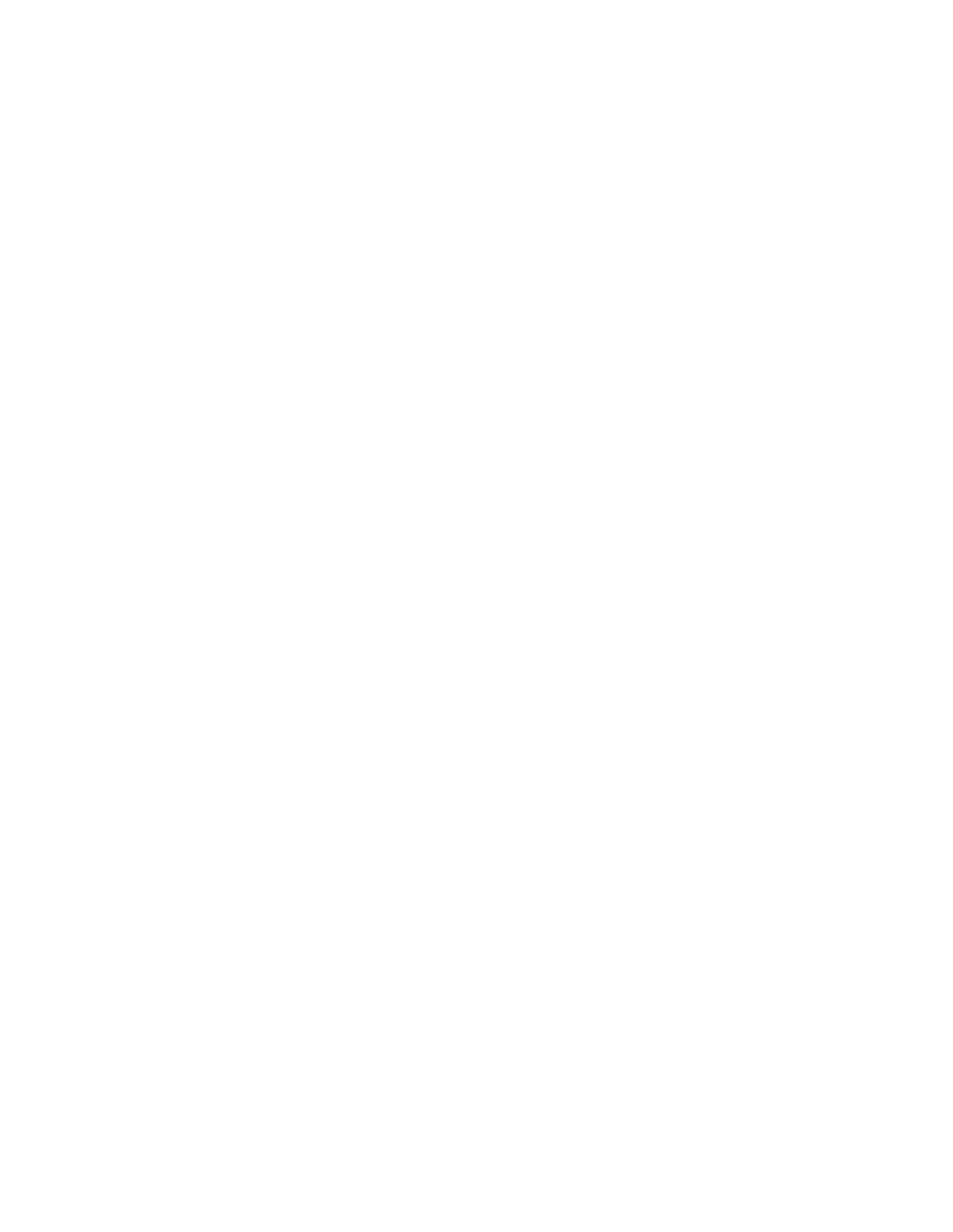## **Official Scoring/Possession Reference Chart Washington vs Oregon State Period 2 January 20, 2022 at Gill Coliseum - Corvallis, Ore.**



#### **Period 2**

#### **Starters:**

| <b>Time</b> | <b>VISITORS: Washington</b>             | <b>Score</b> | <b>Margin</b>   | <b>HOME: Oregon State</b>                |
|-------------|-----------------------------------------|--------------|-----------------|------------------------------------------|
| 19:43       | GOOD! LAYUP by BROWN JR., TERRELL       | 38-38        | T.              |                                          |
| 19:16       |                                         | 39-38        | H <sub>1</sub>  | GOOD! FT by ALATISHE, WARITH             |
| 18:48       | GOOD! DUNK by MATTHEWS JR., EMMITT [FB] | 39-40        | V <sub>1</sub>  |                                          |
| 18:25       |                                         | 40-40        | $\mathsf{T}$    | GOOD! FT by SILVA, ROMAN                 |
| 18:25       |                                         | 41-40        | H <sub>1</sub>  | GOOD! FT by SILVA, ROMAN                 |
| 18:02       | GOOD! JUMPER by BROWN JR., TERRELL      | 41-42        | V <sub>1</sub>  |                                          |
| 17:07       |                                         | 43-42        | H <sub>1</sub>  | GOOD! DUNK by SILVA, ROMAN               |
| 15:18       | GOOD! LAYUP by BROWN JR., TERRELL [FB]  | 43-44        | V <sub>1</sub>  |                                          |
| 14:43       | GOOD! LAYUP by WILSON, LANGSTON [PNT]   | 43-46        | V <sub>3</sub>  |                                          |
| 14:12       | GOOD! LAYUP by DAVIS, DAEJON [FB]       | 43-48        | V <sub>5</sub>  |                                          |
| 13:51       |                                         | 45-48        | V <sub>3</sub>  | GOOD! LAYUP by SILVA, ROMAN              |
| 13:31       | GOOD! FT by MATTHEWS JR., EMMITT        | 45-49        | V <sub>4</sub>  |                                          |
| 13:31       | GOOD! FT by MATTHEWS JR., EMMITT        | 45-50        | V <sub>5</sub>  |                                          |
| 12:53       | GOOD! LAYUP by BROWN JR., TERRELL [PNT] | 45-52        | V <sub>7</sub>  |                                          |
| 12:32       |                                         | 47-52        | V <sub>5</sub>  | GOOD! JUMPER by LUCAS, JAROD             |
| 12:04       | GOOD! FT by BAJEMA, COLE                | 47-53        | $V_6$           |                                          |
| 11:45       |                                         | 48-53        | V <sub>5</sub>  | GOOD! FT by DAVIS, DASHAWN               |
| 10:57       |                                         | 50-53        | V <sub>3</sub>  | GOOD! LAYUP by TAYLOR JR., GLENN [PNT]   |
| 10:33       | GOOD! LAYUP by BROWN JR., TERRELL [PNT] | 50-55        | V <sub>5</sub>  |                                          |
| 10:16       | GOOD! LAYUP by DAVIS, DAEJON [FB]       | 50-57        | V <sub>7</sub>  |                                          |
| 09:53       | GOOD! 3PTR by BEY, JAMAL                | 50-60        | $V$ 10          |                                          |
| 09:09       |                                         | 51-60        | V <sub>9</sub>  | GOOD! FT by TAYLOR JR., GLENN            |
| 09:09       |                                         | 52-60        | V8              | GOOD! FT by TAYLOR JR., GLENN            |
| 08:53       | GOOD! 3PTR by FULLER, PJ                | 52-63        | V <sub>11</sub> |                                          |
| 08:35       |                                         | 54-63        | V <sub>9</sub>  | GOOD! LAYUP by MALONE-KEY, XZAVIER [PNT] |
| 08:03       | GOOD! JUMPER by BEY, JAMAL [PNT]        | 54-65        | V <sub>11</sub> |                                          |
| 07:33       |                                         | 56-65        | V <sub>9</sub>  | GOOD! JUMPER by DAVIS, DASHAWN [PNT]     |
| 07:13       |                                         | 58-65        | V <sub>7</sub>  | GOOD! LAYUP by DAVIS, DASHAWN [FB]       |
| 06:44       |                                         | 59-65        | $V_6$           | GOOD! FT by MALONE-KEY, XZAVIER          |
| 06:33       | GOOD! LAYUP by FULLER, PJ [FB]          | 59-67        | V8              |                                          |
| 06:19       |                                         | 61-67        | $V_6$           | GOOD! LAYUP by DAVIS, DASHAWN [PNT]      |
| 05:46       |                                         | 62-67        | V <sub>5</sub>  | GOOD! FT by TAYLOR JR., GLENN            |
| 05:12       | GOOD! LAYUP by BROWN JR., TERRELL [PNT] | 62-69        | V <sub>7</sub>  |                                          |
| 04:15       | GOOD! LAYUP by BROWN JR., TERRELL       | 62-71        | V <sub>9</sub>  |                                          |
| 03:35       |                                         | 64-71        | V <sub>7</sub>  | GOOD! JUMPER by DAVIS, DASHAWN [PNT]     |
| 02:31       |                                         | 65-71        | $V_6$           | GOOD! FT by DAVIS, DASHAWN [FB]          |
| 02:31       |                                         | 66-71        | V <sub>5</sub>  | GOOD! FT by DAVIS, DASHAWN [FB]          |
| 02:02       | GOOD! LAYUP by MATTHEWS JR., EMMITT     | 66-73        | V <sub>7</sub>  |                                          |
| 01:49       |                                         | 68-73        | V <sub>5</sub>  | GOOD! JUMPER by DAVIS, DASHAWN           |
| 01:20       | GOOD! 3PTR by FULLER, PJ                | 68-76        | V8              |                                          |
| 00:56       | GOOD! FT by BROWN JR., TERRELL          | 68-77        | V <sub>9</sub>  |                                          |
| 00:56       | GOOD! FT by BROWN JR., TERRELL          | 68-78        | $V$ 10          |                                          |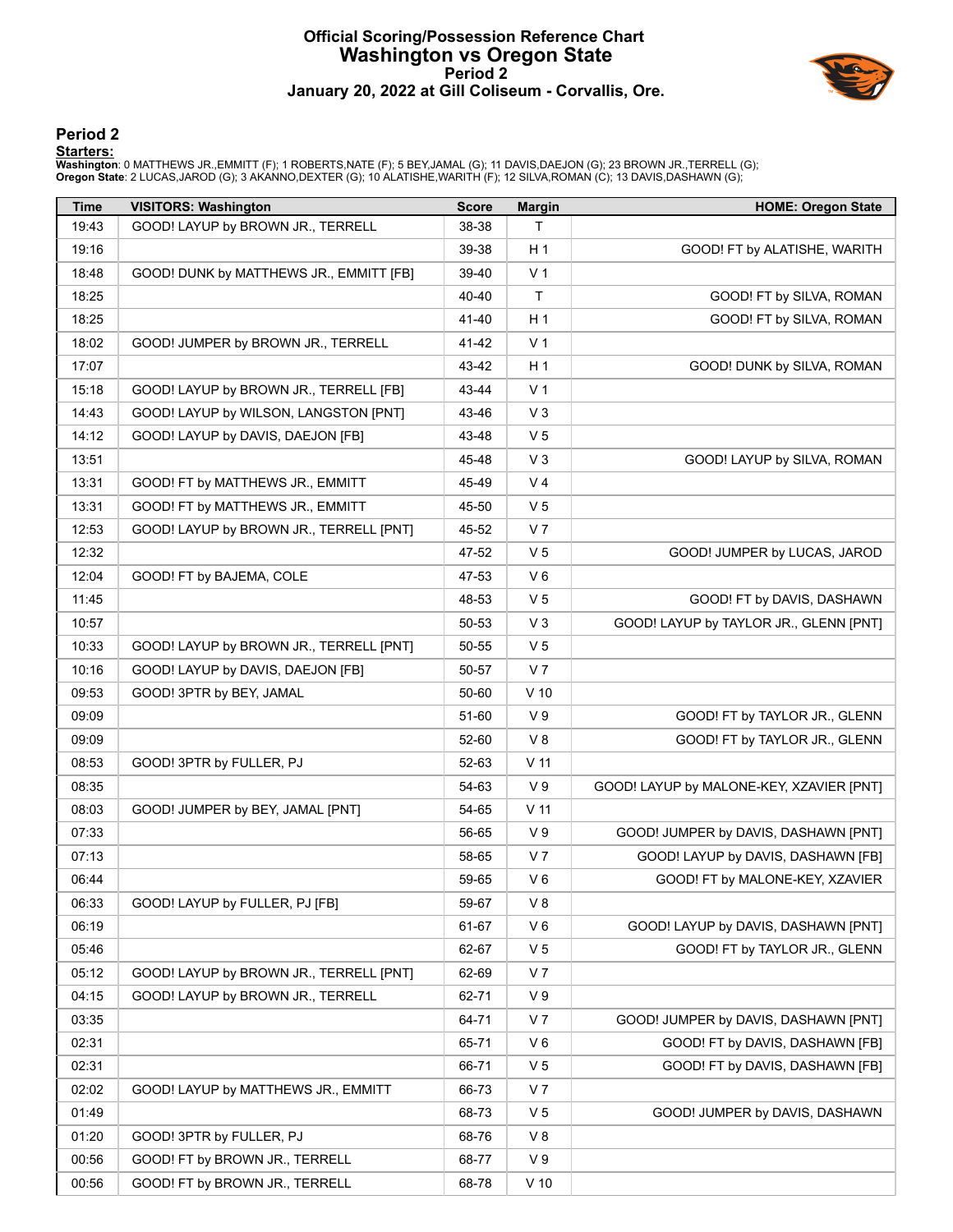| <b>Time</b> | <b>VISITORS: Washington</b>              | <b>Score</b> | <b>Margin</b>   | <b>HOME: Oregon State</b>            |
|-------------|------------------------------------------|--------------|-----------------|--------------------------------------|
| 00:46       |                                          | 69-78        | V <sub>9</sub>  | GOOD! FT by DAVIS, DASHAWN           |
| 00:46       |                                          | 70-78        | V8              | GOOD! FT by DAVIS, DASHAWN           |
| 00:45       | GOOD! FT by FULLER, PJ [FB]              | 70-79        | V <sub>9</sub>  |                                      |
| 00:45       | GOOD! FT by FULLER, PJ [FB]              | 70-80        | V <sub>10</sub> |                                      |
| 00:08       | GOOD! JUMPER by BROWN JR., TERRELL [PNT] | 70-82        | V <sub>12</sub> |                                      |
| 00:01       |                                          | 72-82        | V <sub>10</sub> | GOOD! LAYUP by LUCAS, JAROD [FB/PNT] |

**Washington 82, Oregon State 72**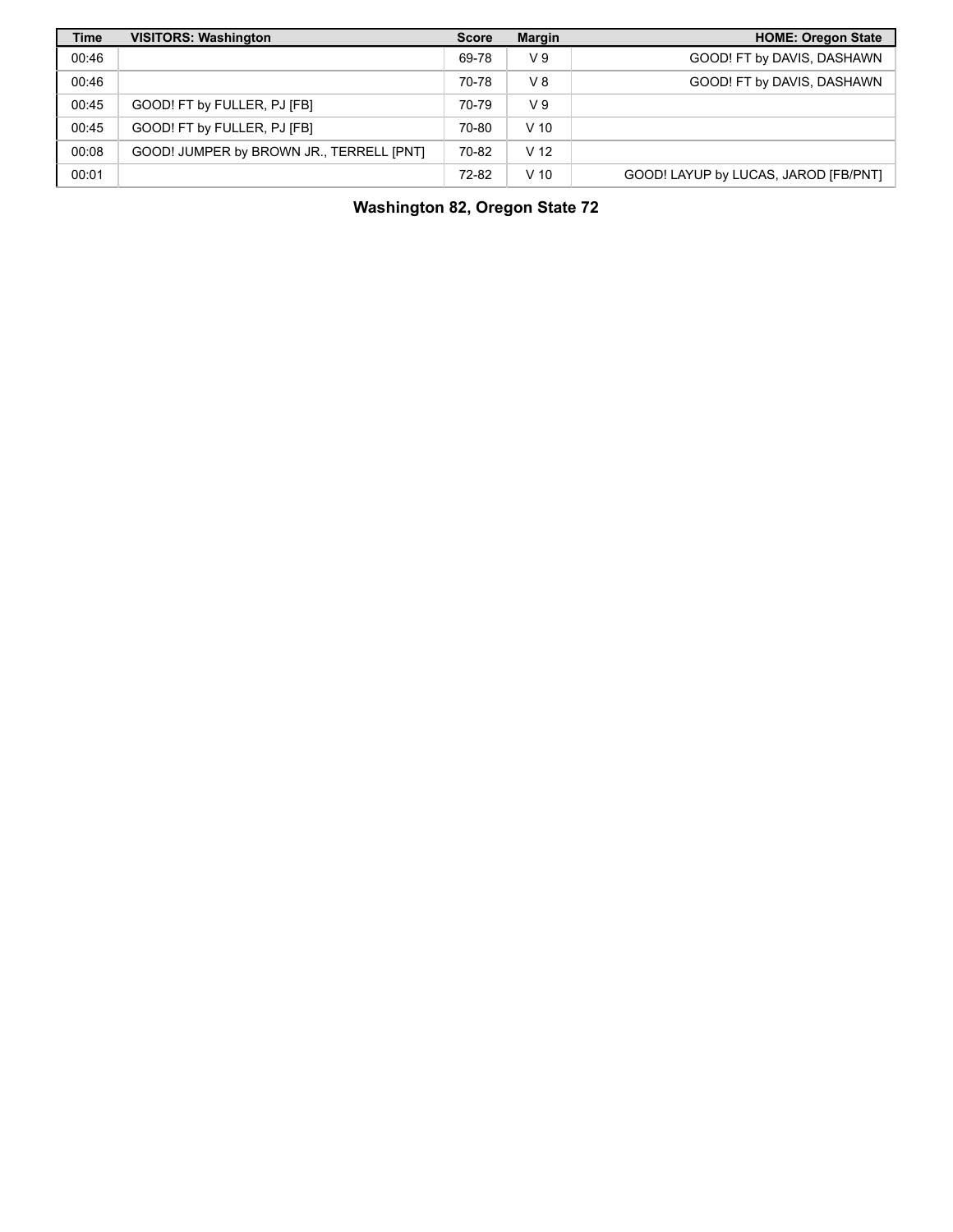#### **Official Substitutions Log Washington vs Oregon State Period 1 January 20, 2022 at Gill Coliseum - Corvallis, Ore.**



| <b>VISITORS: Washington</b>     | <b>Time</b> | <b>Score</b> | <b>HOME: Oregon State</b>    |
|---------------------------------|-------------|--------------|------------------------------|
| 0 MATTHEWS JR., EMMITT          |             |              | 2 LUCAS, JAROD               |
| 1 ROBERTS, NATE                 |             |              | 3 AKANNO, DEXTER             |
| 5 BEY, JAMAL                    |             |              | 10 ALATISHE, WARITH          |
| 11 DAVIS, DAEJON                |             |              | 12 SILVA, ROMAN              |
| 23 BROWN JR., TERRELL           |             |              | 13 DAVIS, DASHAWN            |
| SUB OUT: 5 BEY, JAMAL           | 15:02       | $5 - 7$      |                              |
| SUB IN: 4 FULLER, PJ            | 15:02       |              |                              |
|                                 | 14:49       | $5 - 7$      | SUB OUT: AKANNO, DEXTER      |
|                                 | 14:49       |              | SUB IN: TAYLOR JR., GLENN    |
| SUB OUT: 1 ROBERTS, NATE        | 14:49       |              |                              |
| SUB IN: 52 SORN, RILEY          | 14:49       |              |                              |
|                                 | 11:58       | $9 - 11$     | SUB OUT: SILVA, ROMAN        |
|                                 | 11:58       |              | SUB IN: RAND, AHMAD          |
| SUB OUT: 11 DAVIS, DAEJON       | 11:58       |              |                              |
| SUB OUT: 52 SORN, RILEY         | 11:58       |              |                              |
| SUB IN: 13 WILSON, LANGSTON     | 11:58       |              |                              |
| SUB IN: 22 BAJEMA, COLE         | 11:58       |              |                              |
| SUB OUT: 0 MATTHEWS JR., EMMITT | 10:43       | $12 - 13$    |                              |
| SUB OUT: 23 BROWN JR., TERRELL  | 10:43       |              |                              |
| SUB IN: 5 BEY, JAMAL            | 10:43       |              |                              |
| SUB IN: 11 DAVIS, DAEJON        | 10:43       |              |                              |
|                                 | 10:11       | $12 - 13$    | SUB OUT: ALATISHE, WARITH    |
|                                 | 10:11       |              | SUB IN: CALLOO, MAURICE      |
|                                 | 08:37       | $17-16$      | SUB OUT: LUCAS, JAROD        |
|                                 | 08:37       |              | SUB OUT: RAND, AHMAD         |
|                                 | 08:37       |              | SUB IN: MALONE-KEY, XZAVIER  |
|                                 | 08:37       |              | SUB IN: JOHNSON, ISAIAH      |
| SUB OUT: 13 WILSON, LANGSTON    | 08:37       |              |                              |
| SUB IN: 12 GRANT, JACKSON       | 08:37       |              |                              |
| SUB OUT: 4 FULLER, PJ           | 07:52       | 17-19        |                              |
| SUB IN: 23 BROWN JR., TERRELL   | 07:52       |              |                              |
|                                 | 07:24       | 17-19        | SUB OUT: TAYLOR JR., GLENN   |
|                                 | 07:24       |              | SUB IN: ALATISHE, WARITH     |
| SUB OUT: 22 BAJEMA, COLE        | 07:24       |              |                              |
| SUB IN: 0 MATTHEWS JR., EMMITT  | 07:24       |              |                              |
|                                 | 06:35       | $20-19$      | SUB OUT: JOHNSON, ISAIAH     |
|                                 | 06:35       |              | SUB IN: SILVA, ROMAN         |
| SUB OUT: 12 GRANT, JACKSON      | 06:35       |              |                              |
| SUB IN: 1 ROBERTS, NATE         | 06:35       |              |                              |
|                                 | 05:24       | 22-23        | SUB OUT: DAVIS, DASHAWN      |
|                                 | 05:24       |              | SUB IN: LUCAS, JAROD         |
| SUB OUT: 11 DAVIS, DAEJON       | 04:04       | 24-25        |                              |
| SUB IN: 4 FULLER, PJ            | 04:04       |              |                              |
|                                 | 04:04       |              | SUB OUT: MALONE-KEY, XZAVIER |
|                                 | 04:04       |              | SUB IN: AKANNO, DEXTER       |
|                                 | 03:18       | 25-25        | SUB OUT: ALATISHE, WARITH    |
|                                 | 03:18       |              | SUB IN: TAYLOR JR., GLENN    |
|                                 | 03:07       | 26-25        | SUB OUT: CALLOO, MAURICE     |
|                                 | 03:07       |              | SUB IN: DAVIS, DASHAWN       |
| SUB OUT: 1 ROBERTS, NATE        | 03:07       |              |                              |
| SUB IN: 52 SORN, RILEY          | 03:07       |              |                              |
| SUB OUT: 4 FULLER, PJ           | 01:39       | 29-30        |                              |
| SUB OUT: 52 SORN, RILEY         | 01:39       |              |                              |
| SUB IN: 1 ROBERTS, NATE         | 01:39       |              |                              |
| SUB IN: 11 DAVIS, DAEJON        | 01:39       |              |                              |
| SUB OUT: 11 DAVIS, DAEJON       | 01:24       | 29-33        |                              |
| SUB IN: 4 FULLER, PJ            | 01:24       |              |                              |
|                                 | 00:15       | 34-38        | SUB OUT: DAVIS, DASHAWN      |
|                                 | 00:15       |              | SUB IN: CALLOO, MAURICE      |
| SUB OUT: 1 ROBERTS, NATE        | 00:15       |              |                              |
| SUB IN: 22 BAJEMA, COLE         | 00:15       |              |                              |
|                                 |             |              |                              |

**Washington 36, Oregon State 38**